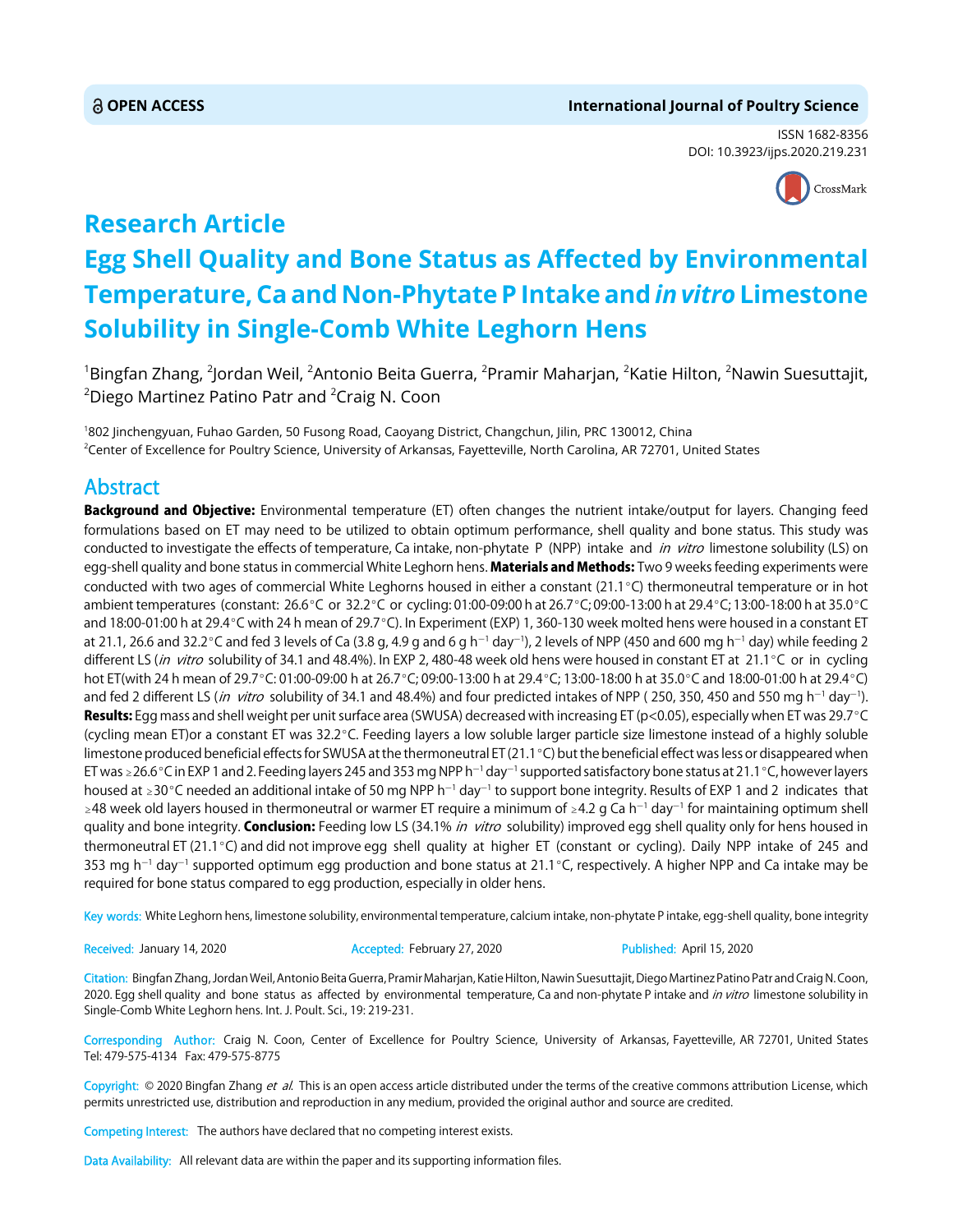# INTRODUCTION

Large variations exist in the literature on the recommended Ca and P dietary requirement for laying hens<sup>1</sup>. The Ca requirement was reduced from a previous suggested intake of 3.75<sup>2</sup> to 3.25 g h<sup>-1</sup> day<sup>-1</sup> by NRC<sup>3</sup> after decades of consistently increasing the Ca intake requirement. The available P or non-phytate P (NPP) requirement for commercial layers was also reduced to 250 mg  $h^{-1}$  day<sup>-1</sup>. A review by Scheideler<sup>4</sup> suggested that White-Egg primary breeders require a daily Ca intake of 3.5-4.1 g during peak of production, 3.75-4.3 g at post peak and 3.9-4.4 g during the late stages of the laying cycle and non-phytate P (NPP) intake of 420-500 mg h<sup>-1</sup> day<sup>-1</sup> at peak of lay, 380-480 mg h<sup>-1</sup> day<sup>-1</sup> at post peak and 300-450 mg h $^{-1}$  day $^{-1}$  during the late stages of the laying cycle. Rostagno *et al.*<sup>5</sup> suggested the Ca and NPP requirements for White-Egg layers producing 52 g egg mass day $^{-1}$  housed in thermoneutral or 21-31 $^{\circ}$ C environmental temperatures is 4.2 g and 320mg per day, respectively. The committee for FEDNA<sup>6</sup> suggested the Ca and NPP (digestible P) requirement for commercial light layers in cages consuming between 111-117g feed day<sup>-1</sup> from 26-50 and > 50 weeks is 3.85-4.0% Ca, 0.31-0.33% digestible P and 3.9-4.2% Ca, 0.29-0.32% digestible P.

Reducing dietary P as hen's age has been shown, in general, to have no adverse effects on egg production<sup>1,7-9</sup> although a severe P deficiency has been shown to depress egg production and increase mortality<sup>10-12</sup>. Phase-feeding dietary P for layers during the production period with decreasing NPP levels such as 0.46, 0.36 and 0.26% or even a lower decreasing NPP series with 0.36, 0.26 and 0.16% available P from 24-39, 39-51 and 51-71 week, respectively, has been reported to support high rates of egg production without excessive depletion of body  $P^{13}$ . Phase-feeding lower levels of available P such as 0.34, 0.25 and 0.15% for 24-39, 39-51 and 51-71 week periods had no adverse affects on performance at thermoneutral temperature, however, the researchers observed the lower levels of available P diets (0.25 and 0.15%) provided an available P intake of 250 mg and 150 mg, respectively and caused a significant reduction of layer body P. The layers were fed the low available P diets in hot environmental temperatures (ET) which may have exacerbated the body P reduction<sup>14</sup>. Several researchers have reported possible increased P requirements when hens were housed in a hot ET<sup>8,15,16</sup>. Belay *et al*.<sup>17</sup> has reported that broilers housed in a constant hot ET show  $\approx$  2x increase in urine output because of increased water intake and  $\approx$  2x loss of calcium and P. In addition to environmental temperature having an effect on retention of Ca and P, the apparent digestibility, utilization

and retention of dietary P and Ca for light commercial layers<sup>18,19</sup> and heavy broiler breeders<sup>20,21</sup> has been reported to be dependent upon the particle size of Ca in the diet. The research reported herein was conducted to determine the effects of dietary calcium intake, P intake and limestone solubility (LS)/particle size on layer bone status and egg shell quality for layers housed in normal thermoneutral temperatures and adverse hot ET.

# MATERIALS AND METHODS

Experiment 1 (EXP 1): A total of 360 Single-Combed White-Egg Leghorn hens (H&N), 130 week of age, molted twice, were randomly allocated one bird per cage (25.4×35.6 cm) with individual feeders and drinkers in three environmentally controlled rooms (120 hens per room). The environmental temperature (ET) for each of the three rooms was initially adjusted at 21.1 $\degree$ C with relative humidity (RH) maintained between 40-50%. The ET was increased by 2.0 $\degree$ C per week for two of the rooms until a constant temperature of 26.6 and 32.2 $\degree$ C was achieved providing 21.1, 26.6 and 32.2 $\degree$ C for the three rooms. The layers were acclimated for one week at the three constant temperatures. Following acclimation, the layers were fed a pre-study diet (Table 1) for a two-9 week period for the purpose of determining feed consumption of the hens housed in different ET. The diet used in the pre-study was a

Table 1: Composition of the pre-environmental test diet for experiment 1 (EXP 1) and experiment 2 (EXP 2)

| $\frac{1}{2}$ and $\frac{1}{2}$ and $\frac{1}{2}$ and $\frac{1}{2}$ and $\frac{1}{2}$ and $\frac{1}{2}$ |          |
|---------------------------------------------------------------------------------------------------------|----------|
| Ingredients                                                                                             | Diet (%) |
| Corn                                                                                                    | 58.28    |
| Soybean meal, 47% crude protein                                                                         | 25.47    |
| DL-methionine(98.5%)                                                                                    | 0.14     |
| Limestone Unical S <sup>1</sup>                                                                         | 4.62     |
| Limestone Shell and Bone Blend <sup>1</sup>                                                             | 4.62     |
| Salt                                                                                                    | 0.25     |
| Vitamin mixture <sup>2</sup>                                                                            | 0.04     |
| Mineral mixture <sup>3</sup>                                                                            | 0.04     |
| Choline chloride, 60%                                                                                   | 0.13     |
| Poultry fat                                                                                             | 4.37     |
| Dicalcium phosphate                                                                                     | 1.73     |
| Sodium bicarbonate                                                                                      | 0.31     |
| <b>Calculated composition</b>                                                                           |          |
| $ME$ (kcal kg <sup>-1</sup> )                                                                           | 2950.00  |
| Crude protein (%)                                                                                       | 17.00    |
| Non-phytate P (%)                                                                                       | 0.42     |
| Calcium (%)                                                                                             | 4.00     |

<sup>1</sup>ILC Shell and bone blend (SBB) (2856 microns, *in vitro* solubility of 34.1%) and ILC Unical S (450 microns, in vitro solubility of 48.4%). <sup>2</sup>Vitamin mixture provides in milligrams per kilogram of diet; Vitamin A: 5,500 IU, Vitamin E: 25 IU, Menadione: 1.45 mg, Cholecalciferol: 1,100 IU, Riboflavin: 5.4 mg, Pantothenic acid: 23 mg, Nicotinic acid: 55 mg, Vitamin B12: 9.9 mg, Vitamin B6: 9.5 mg, Thiamine: 5.4 mg, Folic acid: 1.8 mg, Biotin: 0.28 mg. <sup>3</sup>Trace mineral mixture provides in milligrams per kilogram of diet; Mn: 68, Zn: 61, Fe: 120, Cu: 7, I: 0.7, Se: 0.3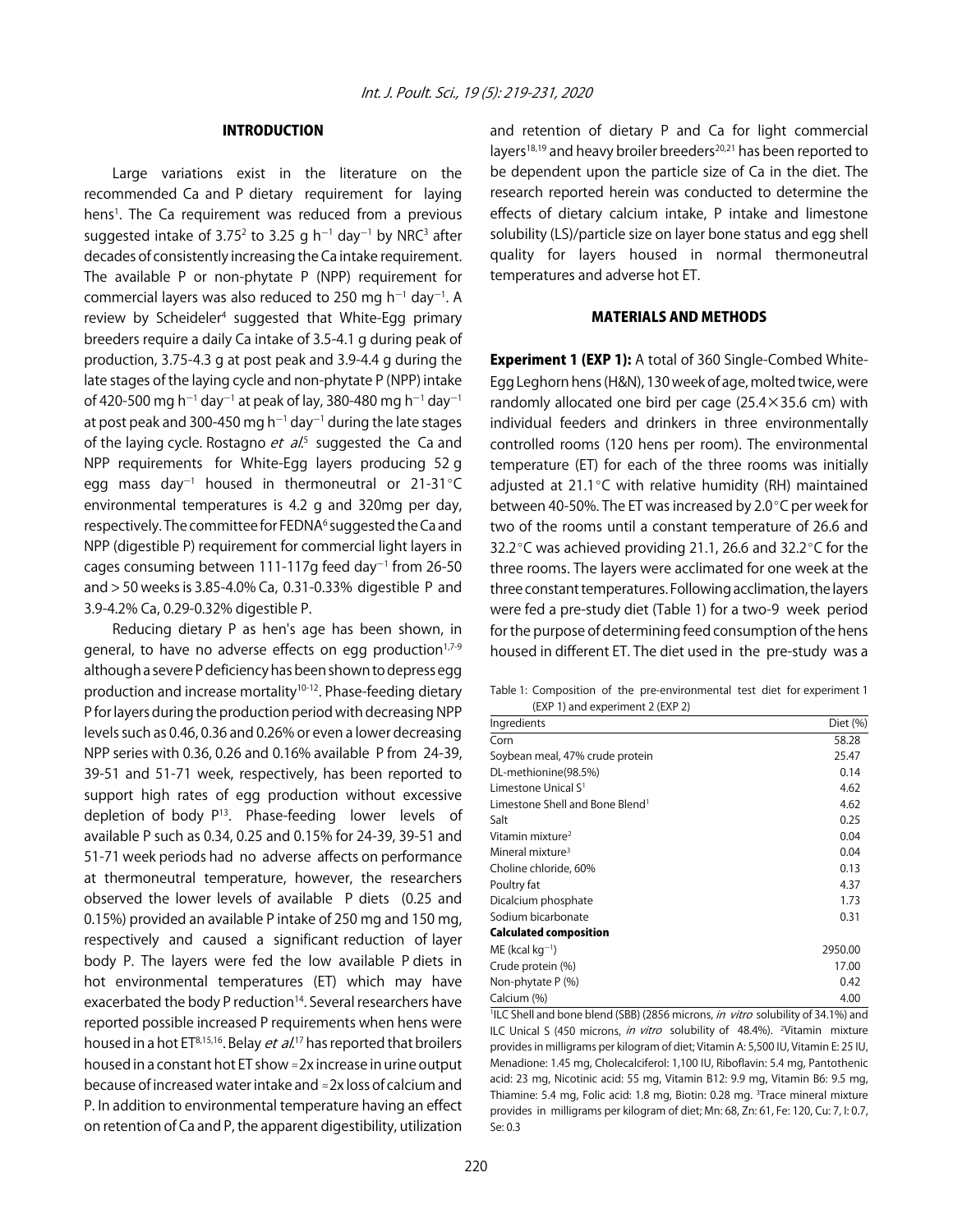| Table 2: Diets for experiment 1(EXP 1) <sup>1</sup> |                  |               |               |                  |               |               |                  |               |               |
|-----------------------------------------------------|------------------|---------------|---------------|------------------|---------------|---------------|------------------|---------------|---------------|
|                                                     | $21.1^{\circ}$ C |               |               | $26.6^{\circ}$ C |               |               | $32.2^{\circ}$ C |               |               |
| Ingredients                                         | $3.8q$ Ca        | 4.9 g Ca      | 6 g Ca        | 3.8 g Ca         | $4.9q$ Ca     | 6 g Ca        | 3.8 g Ca         | 4.9 g $Ca$    | 6 g Ca        |
| Corn (ground)                                       | 63.31            | 58.49         | 53.78         | 61.85            | 56.92         | 51.98         | 58.05            | 52.85         | 47.72         |
| Soybean meal (47%CP)                                | 23.17            | 24.02         | 24.85         | 24.16            | 25.03         | 25.9          | 26.72            | 27.64         | 28.54         |
| Poultry fat                                         | 3.07             | 4.7           | 6.3           | 3.35             | 5.03          | 6.7           | 4.11             | 5.87          | 7.62          |
| Limestone (SBB <sup>2</sup> )                       | 6.61-7.03        | 8.94-9.36     | 11.29-11.71   | 6.74-7.17        | 9.13-9.56     | 11.51-11.94   | 7.54             | $9.6 - 10.05$ | 12.12-12.57   |
| Limestone (Unical S <sup>3</sup> )                  | 6.67-7.09        | 9.03-9.45     | 11.39-11.82   | 6.81-7.24        | 9.21-9.65     | 11.62-12.06   | 7.61             | 9.69-10.15    | 12.23-12.69   |
| Dicalcium phosphate <sup>4</sup>                    | 1.49-2.17        | 1.50-2.19     | $1.52 - 2.2$  | 1.53-2.23        | 1.54-2.24     | 1.56-2.26     | 1.63             | 1.65-2.38     | 1.66-2.4      |
| Silica <sup>5</sup>                                 | $0.7 - 1.0$      | $0.68 - 1.0$  | $0.59 - 1.0$  | $0.70 - 1.0$     | $0.67 - 1.0$  | $0.64 - 1.0$  | $0.7 - 1.0$      | $0.66 - 1.0$  | $0.58 - 1.0$  |
| Sodium bicarbonate                                  | 0.25             | 0.25          | 0.25          | 0.32             | 0.31          | 0.30          | 0.32             | 0.31          | 0.25          |
| Choline CI (60%)                                    | 0.13             | 0.13          | 0.13          | 0.13             | 0.13          | 0.13          | 0.13             | 0.13          | 0.13          |
| DL-methionine (98.5%)                               | 0.12             | 0.13          | 0.13          | 0.13             | 0.13          | 0.14          | 0.14             | 0.15          | 0.16          |
| Lysine, HCl, H <sub>2</sub> O                       | 0.03             | 0.01          |               | 0.03             | 0.01          |               | 0.03             | 0.01          |               |
| Salt                                                | 0.3              | 0.28          | 0.25          | 0.24             | 0.25          | 0.26          | 0.24             | 0.25          | 0.28          |
| Vitamin premix <sup>6</sup>                         | 0.04             | 0.04          | 0.04          | 0.04             | 0.04          | 0.04          | 0.04             | 0.04          | 0.04          |
| Trace mineral premix <sup>7</sup>                   | 0.04             | 0.04          | 0.04          | 0.04             | 0.04          | 0.04          | 0.04             | 0.04          | 0.04          |
| <b>Calculated analysis</b>                          |                  |               |               |                  |               |               |                  |               |               |
| AME (kcal $kg^{-1}$ )                               | 2950             | 2950          | 2950          | 2950             | 2950          | 2950          | 2950             | 2950          | 2950          |
| Crude protein (%)                                   | 16.33            | 16.33         | 16.33         | 16.68            | 16.68         | 16.68         | 17.58            | 17.58         | 17.58         |
| Dig. TSAA (%)                                       | 0.59             | 0.59          | 0.59          | 0.61             | 0.61          | 0.61          | 0.64             | 0.64          | 0.64          |
| Dig lysine (%)                                      | 0.74             | 0.74          | 0.74          | 0.76             | 0.76          | 0.76          | 0.80             | 0.80          | 0.80          |
| Non-phytate P (%)                                   | $0.38 - 0.50$    | $0.38 - 0.50$ | $0.38 - 0.50$ | $0.38 - 0.51$    | $0.38 - 0.51$ | $0.38 - 0.51$ | $0.40 - 0.54$    | $0.40 - 0.54$ | $0.40 - 0.54$ |
| Calcium (%)                                         | 3.17             | 4.09          | 5.01          | 3.17             | 4.18          | 5.12          | 3.41             | 4.40          | 5.39          |

# Int. J. Poult. Sci., 19 (5): 219-231, 2020

<sup>1</sup>Constant environmental temperatures of 21.1, 26.6 and 32.2°C. The test diets were formulated for feed intakes of 119.8, 117.3 and 111.3 g, respectively, for the three different environmental temperatures. A basal was made for each calcium intake for each temperature and only one of the limestones was added for each test diet and only one level of dicalcium phosphate was added. <sup>2</sup>ILC Shell and Bone Blend, (SBB), 2856 microns, 34.1% in vitro soluble, analyzed Ca, 39.08%. <sup>3</sup>ILC Unical S, 450 microns, 48.4% *in vitro* soluble, analyzed Ca, 38.71%. <sup>4</sup>Dicalcium phosphate was added to each basal to provide a projected daily intake of 450 and 600 mg NPP. 5 White washed sand; added to adjust the experimental diet to 100% for the two particle sizes of limestone and the added dicalcium phosphate. 6 Vitamin mixture provides in milligrams per kilogram of diet; Vitamin A: 5,500 IU, Vitamin E: 25 IU, Menadione: 1.45 mg, Cholecalciferol: 1,100 IU, Riboflavin: 5.4 mg, Pantothenic acid: 23 mg, Nicotinic acid: 55 mg, Vitamin B12: 9.9 mg, Vitamin B6: 9.5 mg, Thiamine: 5.4 mg, Folic acid: 1.8 mg, Biotin: 0.28 mg. 7 Trace mineral mixture provides in milligrams per kilogram of diet; Mn: 68, Zn: 61, Fe: 120, Cu: 7, I: 0.7, Se: 0.3

corn-soy diet which was formulated to contain 2950 kcal kg $^{-1}$ , 17% protein, 4% Ca and 0.42% NPP. Test hens with a minimum of  $\ge$  75% egg production (EP) were used in the calculation of the average feed consumption in each of the temperatures. The concentrations of dietary Ca, NPP and other nutrients were adjusted according to temperature in the formulation of the experimental diets based on the ME intakes determined in the pre-study feeding period. The final experimental diets (Table 2) were formulated to ensure that the hens housed in different temperatures would consume an equal amount of nutrients other than energy when the hens have the same egg production. This is based on the theory that the feed intake for the mature layer is regulated primarily by energy intake. The average daily feed intake for the hens determined in the pre-study feeding period was 119.8, 117.3 and 111.3 g h<sup>-1</sup> day<sup>-1</sup> for the 21.1, 26.6 and 32.2 °C ET treatments, respectively. The Ca and NPP provided in experimental diets was supplied only from corn, soybean meal, limestone and dicalcium P to eliminate the issue of Ca and NPP quantity provided by a commercial exogenous phytase.

Hens were randomly assigned into a  $3\times2\times3\times2$  factorial arrangement of treatments with 10 replicates of individually caged layers. Three constant ET, two different LS (in vitro solubility: 34.1 and 48.4%), three predicted dietary Ca intakes  $(3.8, 4.9 \text{ and } 6.0 \text{ g day}^{-1} \text{ h}^{-1})$  and two predicted NPP intake levels (450 and 600 mg day $^{-1}$  h $^{-1}$ ) were used in the experiment.

Experiment 2(EXP2): A total of 480 Single-Combed White-Egg Leghorn hens (Dekalb-XL), 48 week of age, were randomly allocated to four environmentally controlled rooms (120 hens in each of the rooms). The temperature of the environmental rooms was initially adjusted at  $21.1^{\circ}$ C. The RH of the rooms were maintained between 40-50% for all temperatures. Two rooms were assigned for each of the two temperature regimes: thermoneutral (21.1 $^{\circ}$ C) constant ET or warmer cycling ET regime (01:00-09:00 hr at 26.7°C; 09:00-13:00 h at 29.4°C; 13:00-18:00 h at 35.0°C and 18:00-01:00 h at 29.4°C with a 24 h mean of 29.7 $\degree$ C). The cycling ET regime was not initiated until 29.4°C was reached with a weekly 2.0°C increment. After two weeks acclimation in the thermoneutral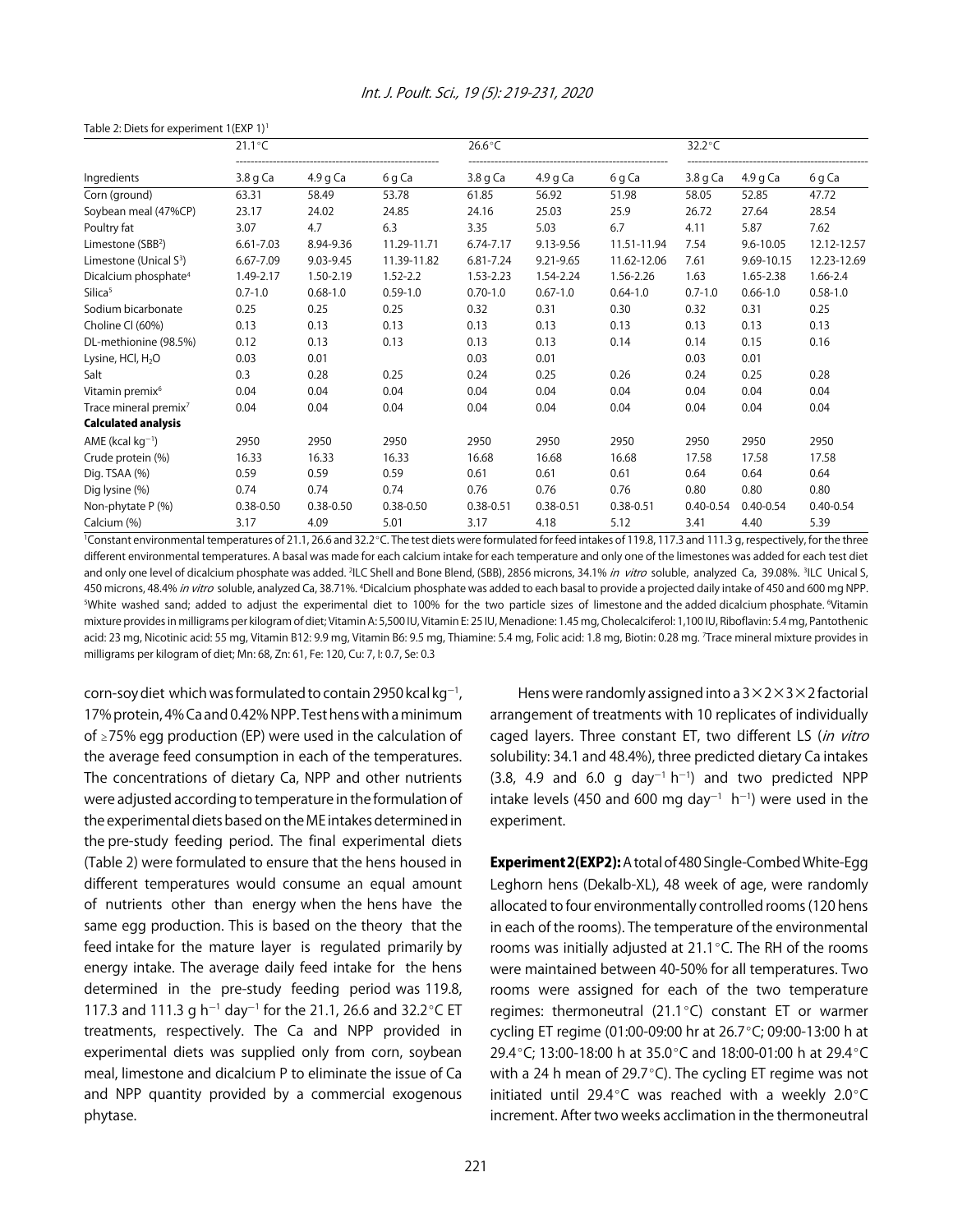Table 3: Diets for experiment 2 (EXP 2)1

| Ingredients                      | 21.1 $\degree$ C constant (%) | Cycling hot ET (%) |
|----------------------------------|-------------------------------|--------------------|
| Corn, ground (8.4% CP)           | 56.47                         | 34.98              |
| Soybean meal (47% CP)            | 27.78                         | 42.22              |
| DL-methionine (98.5%)            | 0.15                          | 0.24               |
| Limestone SBB <sup>2</sup>       | 7.85-8.78                     | 9.97-11.15         |
| Limestone Unical S <sup>3</sup>  | 7.93-8.86                     | 10.07-11.26        |
| Dicalcium phosphate <sup>4</sup> | $0.67 - 2.18$                 | $0.97 - 2.90$      |
| Silica <sup>5</sup>              | $0.32 - 1.0$                  | $0.14 - 1.0$       |
| Sodium Bicarbonate               | 0.25                          | 0.25               |
| Salt                             | 0.27                          | 0.28               |
| Vitamin mixture <sup>6</sup>     | 0.04                          | 0.04               |
| Mineral mixture <sup>7</sup>     | 0.04                          | 0.04               |
| Choline chloride (60%)           | 0.13                          | 0.13               |
| Poultry fat                      | 4.42                          | 8.70               |
| <b>Calculated composition</b>    |                               |                    |
| $ME$ (kcal kg <sup>-1</sup> )    | 2950                          | 2950               |
| Crude protein (%)                | 17.95                         | 23.02              |
| Digestible TSAA (%)              | 0.65                          | 0.84               |
| Digestible Lysine (%)            | 0.82                          | 1.16               |
| Non-Phytate P (%)                | $0.23 - 0.51$                 | $0.29 - 0.65$      |
| Calcium (%)                      | 3.67                          | 4.71               |

<sup>1</sup>Constant 21.1 °C and Cycling hot ET: Cycling environmental temperatures with 24 h means of 29.7°C (01:00-09:00 h at 26.7°C; 09:00-13:00 h at 29.4°C; 13:00-18:00 h at 35.0 °C and 18:00-01:00 h at 29.4 °C). <sup>2</sup>ILC Shell and Bone Blend, (SBB), 2856 microns, 34.1% *in vitro* soluble, analyzed Ca, 39.08%. <sup>3</sup>ILC Unical S, 450 microns, 48.4% *in vitro* soluble, analyzed Ca, 38.71%. <sup>4</sup>Dicalcium phosphate was added to each basal to provide a projected intake of 250, 350, 450 and 550 mg NPP <sup>5</sup>White washed sand; added to adjust the experimental diet to 100% for the two particle sizes of limestone and the added dicalcium phosphate <sup>6</sup>Vitamin mixture provides in milligrams per kilogram of diet; Vitamin A: 5,500 IU, Vitamin E: 25 IU, Menadione: 1.45 mg, Cholecalciferol: 1,100 IU, Riboflavin: 5.4 mg, Pantothenic acid: 23 mg, Nicotinic acid: 55 mg, Vitamin B12: 9.9 mg, Vitamin B6: 9.5 mg, Thiamine: 5.4 mg, Folic acid: 1.8 mg, Biotin: 0.28 mg. 7 Trace mineral mixture provides in milligrams per kilogram of diet; Mn: 68, Zn: 61, Fe: 120, Cu: 7, I: 0.7, Se: 0.3

and warmer cycling ET, a two-week pre-study was conducted to determine ME intakes for the two different temperature regimes. The layers were fed the same pre-study diet (Table 1) used in EXP 1 and the feed intake during the pre-study period was then used to determine the concentrations of dietary Ca, NPP and other nutrients that would be needed in the formulation of the experimental diets. The final experimental diets (Table 3) were formulated to ensure that the hens with the same egg mass output would consume equal amount of nutrients other than energy when housed in different ET.

Hens were randomly assigned into a  $2 \times 2 \times 4$  factorial arrangement of treatments with 30 replicates of each of the treatments. The treatments for EXP 2 consisted of a two temperature regimen, two LS (34.1 and 48.4%) and four predicted dietary NPP intake levels (250, 350, 450 and 550 mg h<sup>-1</sup> day<sup>-1</sup>). The predicted Ca intake was fixed at 4 g h $^{-1}$  day $^{-1}$  for all the treatments.

Limestone solubility (LS): The solubility value of each particle size of limestone was determined by a modified Minnesota Percentage Weight Loss Method<sup>22,23</sup>. The modified method<sup>23</sup> differed from the original procedure in the acidity and volume of the solution used (200 mL of 0.2 N HCl in the modified vs 100 mL of 0.1 N HCl in the original method). Limestone used in EXP 1 and 2 was from the same commercial source (ILC Resources, Des Moines, Iowa) and was screened into two different sizes. The mean size of the Shell and Bone Builder BlendTM larger particle was 2856 microns and the smaller particle Unical-STM limestone product had a mean particle size of 450 microns. The limestone particle size was measured by laser diffraction instead of sieve screen analysis. Solubility was the basis of evaluating limestone quality in present research because of previous research showing solubility produced a higher correlation between shell quality and bone status compared to particle size measurements<sup>24</sup>.

#### Poultry husbandry, production variables, shell quality and

feed Ca and NPP: Feed and water were provided ad libitum and birds were exposed to 16 h of light day $^{-1}$  throughout the 9 week experiment (one week of acclimation, two weeks of pre-study and 6 weeks of experimental treatment). Daily egg production and biweekly feed consumption were recorded. Eggs laid on 3 consecutive days by each hen were collected and weighed every week. The shell weight and shell weight per unit of surface area (SWUSA)<sup>25</sup> of the collected eggs were determined. The Ca and NPP contents of the basal diets and limestone was analyzed by an atomic absorption spectrophotometer and the photometric method<sup>26</sup> before experimental diets were mixed. Each hen was weighed at the beginning and the end of the six-wk experimental treatment.

#### Bone breaking force (BBF) and bone ash concentration

(BAC): The hens were euthanized (all hens in EXP 1 and 8 hens from each of the treatments in EXP 2) by cervical dislocation, right tibia bones were removed and stored at -20 $\degree$ C until tested for the various bone parameters. The bone volume was taken by weight change in water method<sup>27</sup>. Briefly, tibia bones were weighed in the air and in the water. The weight change equals the weight of water replaced by the bone. Bone ash weight was obtained after ashing at  $600^{\circ}$ C for 24 h. BAC was calculated by dividing bone ash weight by the bone volume. BBF was measured by an Instron Testing Machine (Model 1122; Canton, MA 02021). Tibia bones were supported by a fulcrum with 8.5 cm width. A probe with 1.4 cm length and 0.3 cm at the base was attached to a 500 kg load cell with a crosshead speed of 200 mm min $^{-1}$ .

**Statistics:** Data was analyzed by general linear models (GLM) and regression procedures using statistical analysis software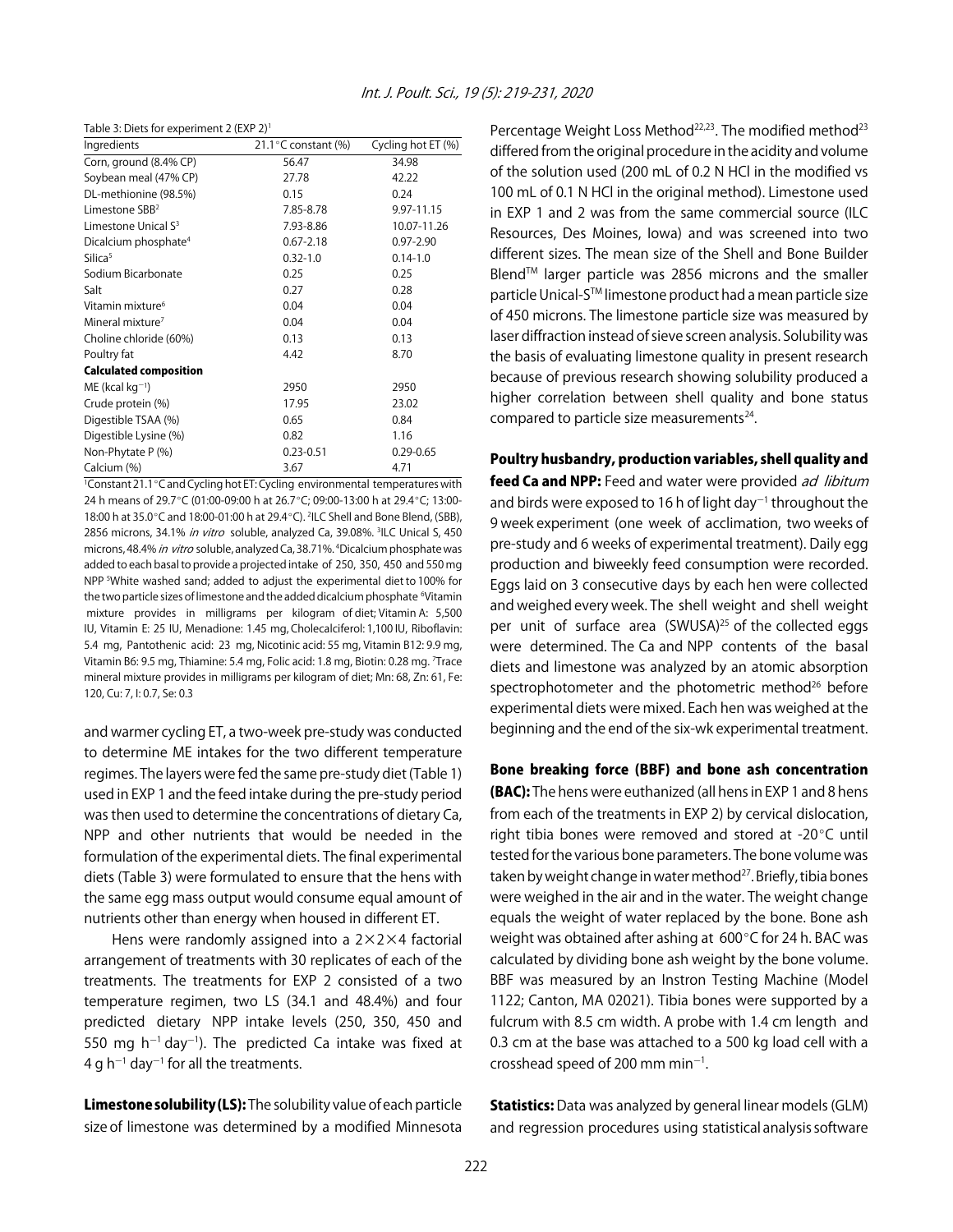(SAS)28. A completely randomized design was used. Data was analyzed using ANOVA and differences among the means were tested using Duncan's multiple range tests at 5% level of significance. Superscripts were used to show statistical differences. The average measurements for each variable were used to analyze data. Hens that were going through natural molting during the experiments were excluded from the analysis. All procedures regarding the use of live animals in this study were carried out in accordance with the Animal Use Protocol 03008, which was approved by the University of Arkansas Institutional Animal Care and Use Committee.

# RESULTS AND DISCUSSION

Hen day percent egg production(HDEP), egg weight (EW) and egg mass (EM) were significantly ( $p<0.01$ ) decreased by temperature increment in both experiments. However, there were no significant reductions in performance caused by increases in ET for hens housed at  $26.6^{\circ}$ C compared to hens housed at 21.1 $\degree$ C in EXP 1 (Table 4). The decrease in EW in present study with increasing ET has been reported earlier<sup>29</sup>. The results also support the earlier findings that egg output falls more rapidly when temperature is above  $29^{\circ}$ C and layers start to pant $30,31$ .

Hens housed at  $32.2^{\circ}$ C consumed less feed than layers housed at 21.1 and 26.6°C rooms (EXP 1). Although, hens housed at 26.6°C produced daily about 1.2 g more EM output, the hens consumed approximately 4 g h $^{-1}$  day $^{-1}$  less feed when compared with hens housed at  $21.1^{\circ}$ C environmental room (Table 4). The hens housed at  $26.6^{\circ}$ C showed a more efficient conversion of the diet into EM compared to hens housed at  $21.1^{\circ}$ C. Although, the efficient conversion was reflected by the higher ratio of EM to feed for hens housed at  $26.6^{\circ}$ C compared to hens housed at  $21.1^{\circ}$ C, the difference between the two temperature treatments was not significant (Table 4). The reduction in feed intake (FI) with environmental temperature has been well documented in earlier studies<sup>29,32-37</sup>. The same trend was found in EXP2, in

which lower FI and better feed conversion were accompanied with higher ET (Table 4). The ratio of EM to feed was significantly impaired for hens housed in a constant temperature at  $32.2^{\circ}$ C in EXP 1. Metabolizable energy efficiency for EM output has been reported to improve for layers housed at 33.9°C compared to 23.9°C due to the lower energy maintenance requirement with higher ET when equal EM was achieved<sup>36-38</sup>. The lower feed efficiency at  $32.2^{\circ}$ C in EXP 1 is due to the large drop in EM production caused by a severe reduction of 12.2 g day<sup>-1</sup> in FI compared to hens housed at 26.6 $^{\circ}$ C and reduction of 16.2 g day $^{-1}$  in FI compared to hens housed at 21.1 $^{\circ}$ C. The HDEP for hens in EXP 1 housed at 32.2°C was significantly lower than that of layers housed at  $21.1^{\circ}$ C.

Egg shell quality (SWUSA) decreased with increasing ET in both EXP 1 and EXP 2. However no significant difference was found in SWUSA between 26.6 and  $32.2^{\circ}$ C groups (Table 4). The negative effect of high ET on egg shell quality has been documented in numerous reports<sup>29,33,35,39,40</sup>.

In contrast to shell quality, both BBF and BAC at  $32.2^{\circ}$ C were significantly higher than BBF and BAC in layers housed in the 2 lower constant ET in EXP 1. BBF and BAC did not increase for layers housed in the hot cyclic ET in EXP 2 (Table 4). This may indicate that the increase in BBF and BAC at 32.2°C in EXP 1 was due to the severely depressed HDEP at the constant hot ET thus eliminating the quantity of Ca and P being mobilized from medullary bone during egg shell formation.

The actual intakes (AI) of Ca and NPP in different treatments are summarized in Table 5 for EXP 1 and Table 6 for EXP 2. The 3.8, 4.9 and 6.0 g predicted Ca intakes in EXP 1 were 3.4, 4.4 and 5.4 g for AI (Table 5). The predicted intakes instead of the AI's are used in the discussion for the sake of simplicity. The SWUSA was lower for the hens consuming 3.8 g Ca  $h^{-1}$  day<sup>-1</sup> compared to hens consuming 4.9 and 6.0 g Ca  $h^{-1}$  day<sup>-1</sup> in EXP 1 across ET (Table 7). There was no significant difference in SWUSA between the two higher dietary Ca groups (4.9 and 6.0 g  $h^{-1}$  day<sup>-1</sup>). Similar results were found for the bone parameters. BBF and BAC were significantly lower for the 3.8 g Ca group compared to the

Table 4: Effect of environmental temperature on performance, shell quality and bone parameters

|                  |                     | Egg                 | Egg                   | Egg mass              | Feed intake           |                      |                     | BAC <sup>2</sup>      | SWUSA <sup>3</sup>    |
|------------------|---------------------|---------------------|-----------------------|-----------------------|-----------------------|----------------------|---------------------|-----------------------|-----------------------|
|                  | Temperature (°C)    | production (%)      | weight (g)            | $(q h^{-1} day^{-1})$ | $(q h^{-1} day^{-1})$ | Egg mass: feed       | $BBF1$ (kg)         | (mq/cm <sup>3</sup> ) | (mq/cm <sup>3</sup> ) |
| EXP <sub>1</sub> | 21.7                | 74.200 <sup>a</sup> | $67.000$ <sup>a</sup> | $48.500^{\circ}$      | $13.800^{\circ}$      | 0.427a               | 10.910 <sup>b</sup> | 416.900 <sup>b</sup>  | 75.100 <sup>a</sup>   |
|                  | 26.6                | 76.700 <sup>a</sup> | 65.600 <sup>a</sup>   | 49.700 <sup>a</sup>   | 109.800 <sup>a</sup>  | $0.453$ <sup>a</sup> | 11.170 <sup>b</sup> | 435.200 <sup>b</sup>  | 73.000 <sup>b</sup>   |
|                  | 32.2                | 59.100 <sup>b</sup> | 63.200 <sup>b</sup>   | 34.300 <sup>b</sup>   | 97.600 <sup>b</sup>   | 0.351 <sup>b</sup>   | 11.850 <sup>a</sup> | 462.400 <sup>a</sup>  | 72.900 <sup>b</sup>   |
|                  | Pooled SE           | .254                | 0.275                 | 0.875                 | 0.260                 | 0.008                | 0.109               | 4.506                 | 0.222                 |
| EXP <sub>2</sub> | 21.1                | 87.700 <sup>a</sup> | 64.300 <sup>a</sup>   | $56.200$ <sup>a</sup> | 107.900a              | 0.518 <sup>b</sup>   | 10.670              | 398.500               | 76.470 <sup>a</sup>   |
|                  | Cycled <sup>4</sup> | 84.600 <sup>b</sup> | 61.800 <sup>b</sup>   | 52.300 <sup>b</sup>   | 96.100 <sup>b</sup>   | 0.549a               | 10.630              | 407.600               | 74.470 <sup>b</sup>   |
|                  | Pooled SE           | 0.461               | 0.102                 | 0.306                 | 0.388                 | 0.003                | 0.219               | 5.186                 | 0.117                 |

a,bMeans within column with different superscripts were significantly different (p<0.05). <sup>1-3</sup>BBF, BAC, SWUSA defined as bone breaking force, bone ash content and shell weight unit surface area, respectively. 4 Cycled between 26.7 and 35.0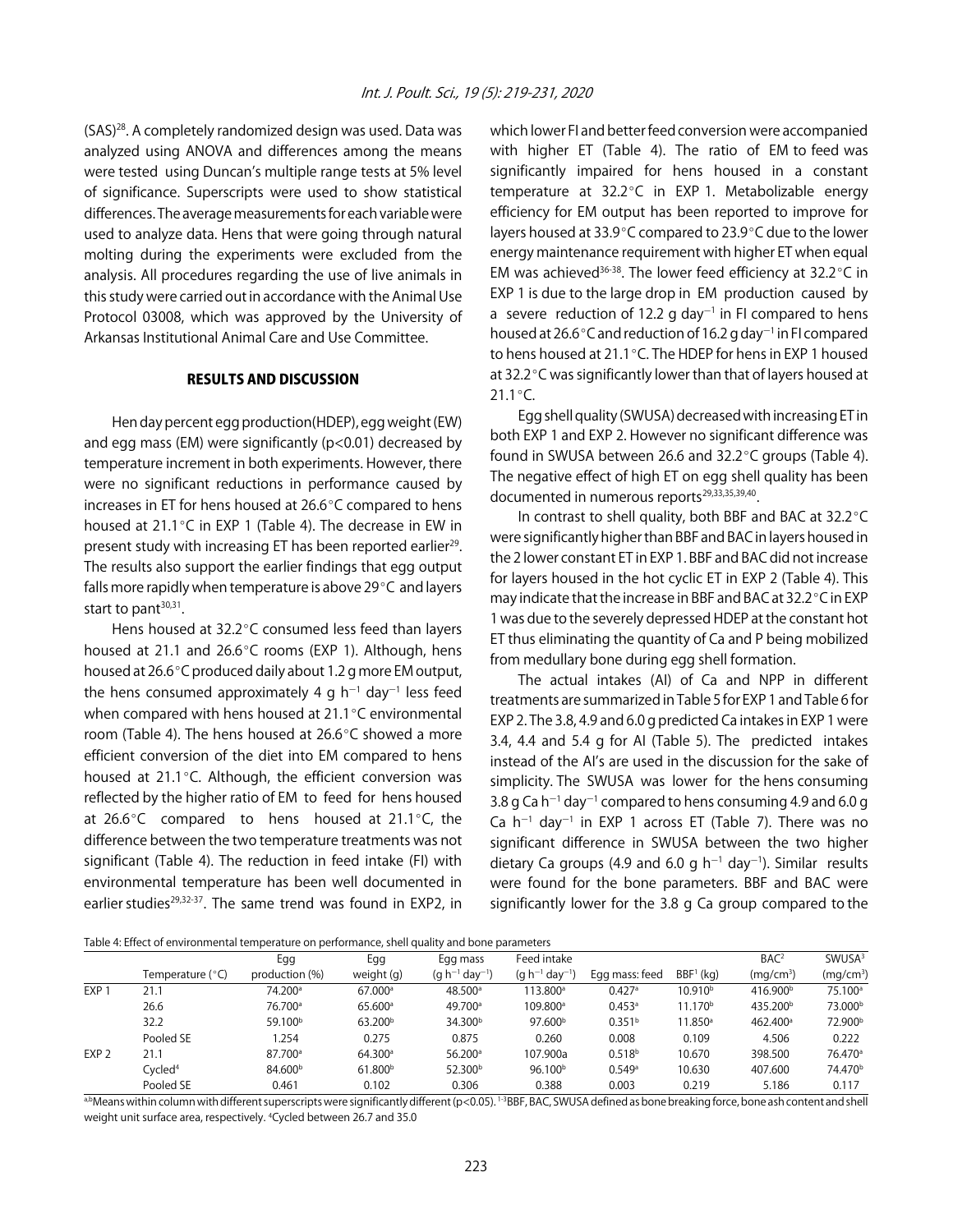#### Int. J. Poult. Sci., 19 (5): 219-231, 2020

Table 5: Actual non-phytate P (NPP) and Ca intake for hens in experiment 1 (EXP 1)

| Temperature $(°C)$ | Predicted NPP intake (mg $h^{-1}$ day <sup>-1</sup> ) | Actual NPP intake (mg $h^{-1}$ day <sup>-1</sup> ) | Predicted Ca intake (g $h^{-1}$ day <sup>-1</sup> ) | Actual Ca intake (g $h^{-1}$ day <sup>-1</sup> ) |
|--------------------|-------------------------------------------------------|----------------------------------------------------|-----------------------------------------------------|--------------------------------------------------|
| 21.1               | 450                                                   | 415                                                | 3.8                                                 | 3.5                                              |
|                    | 600                                                   | 559                                                | 4.9                                                 | 4.6                                              |
|                    |                                                       |                                                    | 6.0                                                 | 5.6                                              |
| 26.6               | 450                                                   | 411                                                | 3.8                                                 | 3.4                                              |
|                    | 600                                                   | 550                                                | 4.9                                                 | 4.5                                              |
|                    |                                                       |                                                    | 6.0                                                 | 5.5                                              |
| 32.2               | 450                                                   | 385                                                | 3.8                                                 | 3.2                                              |
|                    | 600                                                   | 516                                                | 4.9                                                 | 4.2                                              |
|                    |                                                       |                                                    | 6.0                                                 | 5.2                                              |

Table 6: Actual non-phytate P (NPP) intake for hens in Experiment 2 (EXP 2)

| Temperature (°C)     | Predicted NPP intake (mg $h^{-1}$ day <sup>-1</sup> ) | Actual NPP intake (mg $h^{-1}$ day <sup>-1</sup> ) |
|----------------------|-------------------------------------------------------|----------------------------------------------------|
| 21.1                 | 250                                                   | 245                                                |
|                      | 350                                                   | 353                                                |
|                      | 450                                                   | 448                                                |
|                      | 550                                                   | 564                                                |
| Cycling <sup>1</sup> | 250                                                   | 282                                                |
|                      | 350                                                   | 401                                                |
|                      | 450                                                   | 516                                                |
|                      | 550                                                   | 637                                                |

<sup>1</sup>Cycled between 26.7 and 35.0°C

Table 7: The effect of Ca dietary level on shell weight per unit surface area (SWUSA), bone breaking force (BBF) and bone ash concentration (BAC) (EXP 1)

| Ca dietary level (g) | BBF (kg)            | $BAC$ (mg/cm <sup>3</sup> ) | SWUSA $(mq/cm2)$                             |
|----------------------|---------------------|-----------------------------|----------------------------------------------|
| 3.8                  | 10.990 <sup>b</sup> | 417.300 <sup>b</sup>        | 71.300 <sup>b</sup>                          |
| 4.9                  | $11.500^{\circ}$    | 453.100 <sup>a</sup>        | 75.000 <sup>a</sup>                          |
| 6.0                  | $11.510^a$          | 448.100 <sup>a</sup>        | 75.000 <sup>a</sup>                          |
| Pooled SE            | 0.109               | 4.506                       | 0.222                                        |
| $  -$<br>$\cdots$    | $\cdots$            | $\blacksquare$              | $\sim$<br>$\sim$ $\sim$ $\sim$ $\sim$ $\sim$ |

a,bMeans within column with different superscripts were significant different  $(p<0.05)$ 

Table 8: The effect of environmental temperature and limestone in vitro solubility on shell weight per unit surface area (SWUSA) (EXP 1)<sup>1</sup>

|       | Environmental      | Limestone      |                     |
|-------|--------------------|----------------|---------------------|
|       | temperature $(°C)$ | solubility (%) | SWUSA $(mq/cm2)$    |
| Exp 1 | 21.1               | 34.1           | 76.200 <sup>a</sup> |
|       |                    | 48.4           | 74.000 <sup>b</sup> |
|       | 26.6               | 34.1           | 73.600bc            |
|       |                    | 48.4           | 72.400°             |
|       | 32.2               | 34.1           | 72.300°             |
|       |                    | 48.4           | 73.600bc            |
|       | Pooled SE          |                | 0.222               |

a,b,cMeans within column with different superscripts were significantly different (p<0.05). 1 The interaction effect of environmental temperature \*limestone solubility\* shell weight per unit surface area (SWUSA) was significant (p<0.01)

4.9 and 6.0 g Ca groups (Table 7). The results indicate across all ET that laying hens have a higher Ca requirement for egg shell quality and bone integrity than 3.25 g hen<sup>-1</sup> day<sup>-1</sup> as suggested by  $NRC<sup>3</sup>$ .

The significance (p<0.01) of the interaction effect of LS and temperature on SWUSA in both EXP 1(Table 8) and EXP 2 (Table 9) indicates that the optimum LS for shell quality is dependent on ET. The large particle limestone with low LS (34.1%) significantly increased the SWUSA value for egg shell Table 9: The effect of environmental temperature and in vitro limestone solubility on shell weight per unit surface area (SWUSA) (EXP 2)1

|                        | suluptility on sticil weight per unit surface area (SWOSH) (LAF 2) |                  |
|------------------------|--------------------------------------------------------------------|------------------|
| Temperature $(°C)$     | Limestone solubility (%)                                           | SWUSA $(mq/cm2)$ |
| 21.1                   | 34.1                                                               | 77.300           |
|                        | 48.4                                                               | 75.900           |
| $C$ ycled <sup>2</sup> | 34.1                                                               | 74.900           |
|                        | 48.4                                                               | 74.500           |
| Pooled SE              |                                                                    | 0.117            |

1 The interaction effect of environmental temperature \*limestone solubility\* shell weight per unit surface area (SWUSA) was significant (p<0.01). <sup>2</sup>Cycled between 26.7 and  $35.0^{\circ}$ C

quality for hens housed at  $21.1^{\circ}$ C in both EXP 1 and EXP 2. The large particle limestone with low LS (34.1%) did not significantly improve SWUSA for hens housed at 26.6°C and 32.2 $\degree$ C in EXP 1 and cycling hot ET in EXP 2. There was no significant interaction effect of LS and temperature on bone parameters (p>0.05). A number of researchers have demonstrated that large particle limestone with a low solubility has beneficial effects on egg shell and bone quality18-21,24,38,41-50. In normal thermoneutral temperatures, laying hens fed large particle limestone or oyster shell with lower LS have been shown to store multiple limestone or oyster shell particles in the crevices of the gizzard. The stored limestone or oyster shell particles are solubilized during the dark hours when the egg is in the shell gland providing additional Ca for egg shell formation. The reason is not clear for the lack of beneficial effect of lower LS on egg shell quality from hens housed in higher ET in the present study. Previous research has found that hens exposed to thermal ET increase their respiration rate causing reduced blood pCO $_2^{\rm 51}$  along with a reduction in blood bicarbonates<sup>52</sup>. Cheng *et al*.<sup>53</sup> reported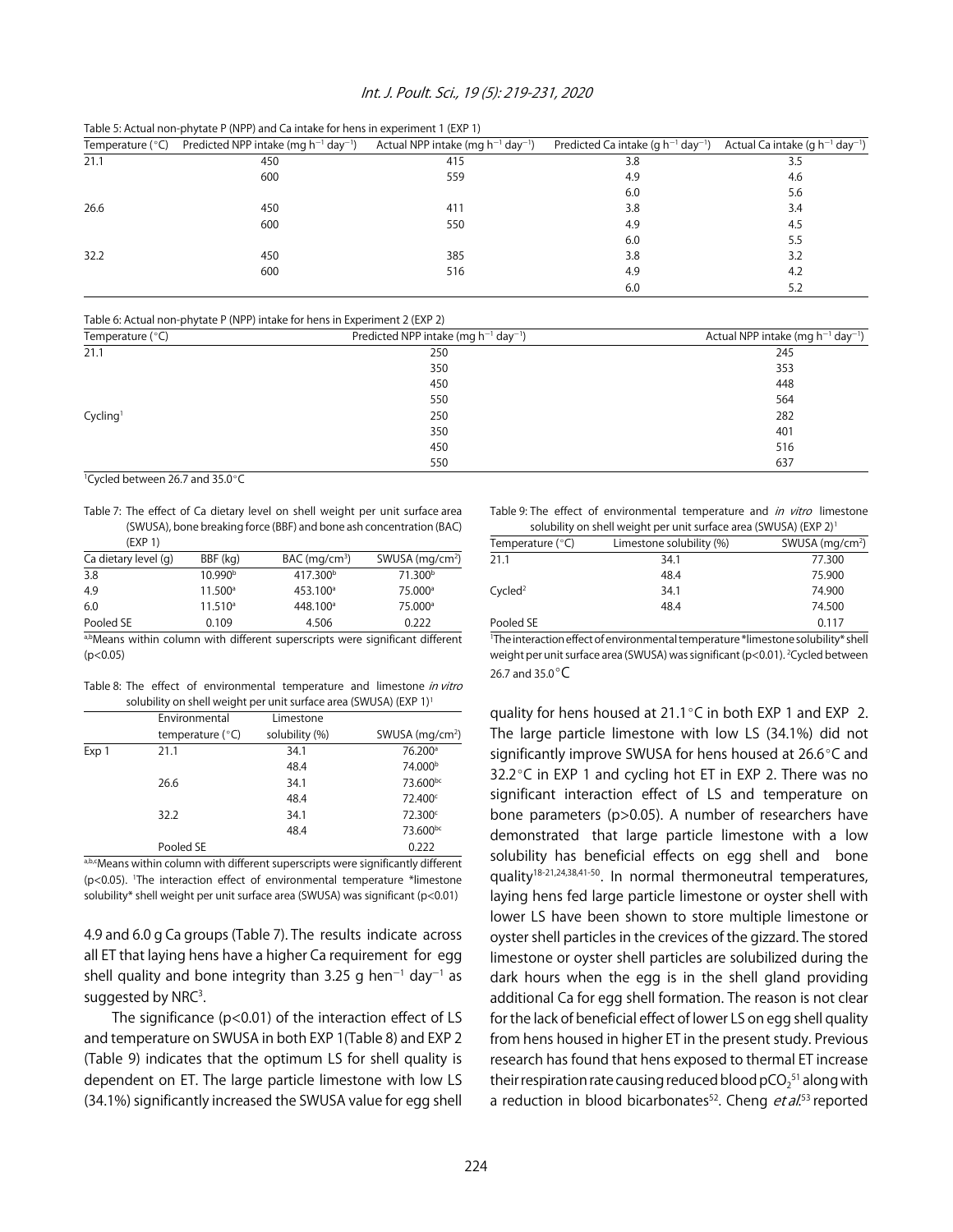that layers going through chronic heat stress with continuous 31.1 $\degree$ C and 60% relative humidity (RH) for a 12 week period show increasing respiratory alkalosis with increased blood pH and significant reductions in shell quality, Haugh units,  $pCO<sub>2</sub>$ and HCO<sub>3</sub><sup>-</sup> compared to layers housed in continuous 31.1 $\degree$ C ET with a lower heat index and a lower RH(40%). The LS and particle size was not evaluated in hot ET studies by Cheng *et al.*<sup>53</sup> but the authors used a 60:40 grandular : small particle blend of same limestone source and particle size as utilized in present studies for EXP 1 and 2. Odom *et al.*<sup>54</sup> reported that hens placed in acute hot ET immediately went into respiratory alkalosis with elevated pH. The respiratory alkalosis triggered the production of blood organic acids (lactate and pyruvate) that lowered the pH and reduced ionizable  $Ca^{2+}$  available for eggshell formation by forming complexed calcium. The effects of limestone solubility on blood ionizable  $Ca^{2+}$  levels for laying hens housed in hot ET has not been reported. Gordon and Roland<sup>55</sup> reported that environmental temperature did not affect in vivo solubility of limestone fed to laying hens by measuring non-solubilized limestone in the excreta. The researchers reported that environmental temperature did not affect in vivo limestone solubility when hens consumed equal Ca intake by evaluating calcium in excreta. The researchers found that hot ET slowed feed passage rate of the layers. The researchers did not evaluate the effect of hot ET on in vivo solubility in layers fed diets with different limestone particle sizes. Layers fed diets with large particle limestone in hot ET in EXP 1 and 2 in present study may not have been able to provide additional ionizable  $Ca^{2+}$  that is reduced during respiratory alkalosis. Andrade et al.<sup>33</sup> reported that hens going through heat stress (diurnal or constant) do not produce improved shell quality by increasing dietary Ca intake. Franco-Jimenez and Beck<sup>56</sup> and Franco-Jimenez *et al.*<sup>57</sup> reported that hens housed in hot ET have a reduced Ca uptake in the intestine compared to hens fed same Ca in thermoneutral ET. The researchers evaluated acid base balance, endocrine status and Ca homeostasis in different strains in hot ET as well as thermotolerance with pre-exposure to hot ET. The researchers showed strain effects for different parameters in hot ET with the commercial Brown Egg strains being more susceptible. Ebeid et al.<sup>58</sup> reported that hens housed in high ambient temperatures have a reduced calbindin-D28k in intestinal segments and eggshell gland compared to calbindin-D28k in same tissue of hens housed in thermoneutral temperatures. Feeding a higher concentration of Ca or large particle limestone may be beneficial in thermoneutral temperatures for improving shell quality as shown in present study but the probable reduction of blood ionizable  $Ca^{2+}$  for hens in hot ET could be caused by

limited calbindin-D28k. The homeostatic acid-base response of hens to decrease pH during respiratory alkalosis by increasing the production of blood lactate and pyruvate may have limited the impact of additional Ca or large particle limestone to improve egg shell quality during heat stress. Manangi *et al.*<sup>59</sup> reported breeders fed diets containing small particle/highly soluble limestone produced a different blood ionizable Ca<sup>2+</sup> pattern during a 24 h post oviposition egg production cycle compared to breeders fed large particle/low soluble limestone. Breeders fed diets with large particle limestone produced a declining slope of plasma ionizable  $Ca^{2+}$ from oviposition to 11-18 h after oviposition and the highest plasma ionizable Ca<sup>2+</sup> at 18-20 h. Mananga *et al*.<sup>59</sup> reported that urine pH values were significantly lower for breeders fed small particle limestone for the 6-11hr period after oviposition compared to urine collected at same time from breeders fed large particle limestone. The rationale for breeders producing a more acidic urine when fed controlled amounts of a breeder diet containing a smaller more soluble limestone particle is unknown.

Available P or digestible P requirements for commercial layers are primarily based on performance traits such as egg production, feed efficiency, feed intake, shell quality, mortality and maintenance or development of the skeletal system. Since layers are producing more egg mass and shell mass each year and the duration of production period is longer, concern with skeletal health and development of osteoporosis becomes more important. Bone status of layers tend to become more important in later stages of egg production because of cumulative depletion of bone P caused by daily bone mobilization of Ca for shell formation. Discrepancies exists for the suggested requirements of NPP or available P (AP) because of main criteria used in establishing requirements, age of layer, previous diets fed, acute or chronic high environmental temperatures (cycling or constant), vaccinations and immunological challenges, calcium levels and AP value given for ingredients and commercial phytase. Previously, Rama Rao et al.<sup>60</sup> conducted research on 5632 commercial White Leghorn layers from 22-72 week fed with diets containing 3.86% Ca with NPP levels ranging from 0.15-0.325%. The NPP requirement for egg production, feed intake, feed efficiency, shell quality and bone mineralization was 137.3 mg NPP from 22-37 week (phase I), 278.3 mg NPP from 37-54 week (phase II) and 262.0 mg NPP from 55-72 week (phase III)<sup>60</sup>. The researchers<sup>60</sup> determined that feed intake, feed efficiency and percent bone ash were affected by different dietary NPP levels in phase II and III whereas 0.15% dietary NPP was adequate for these traits during phase I and adequate for egg production and egg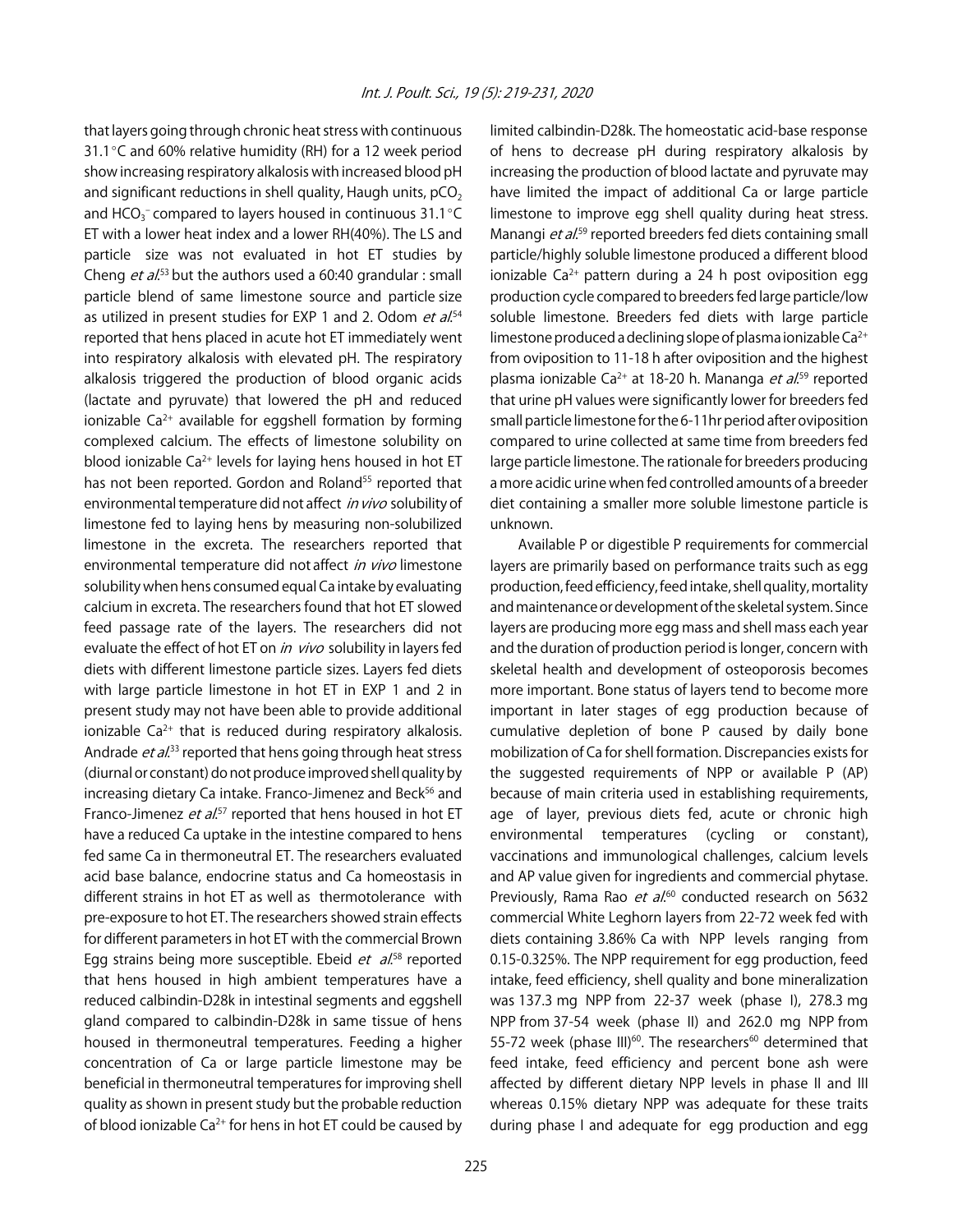weight for all phases. White-Leghorn laying hens housed in ambient temperatures (experiment 1, 13-29.6 $\degree$ C and experiment 2;  $8-17^{\circ}C$ ) and constant hot temperatures (experiment 1, 33 $\degree$ C and experiment 2, 35 $\degree$ C) fed diets with 3.5% Ca and increasing levels of NPP (experiment 1, 0.20-0.50% and experiment 2, 0.15-0.45%) have been reported to show an inverse relationship of dietary NPP with a decreased shell thickness<sup>61</sup>. Since shell quality is an important component in layer feeding, it becomes very easy to understand why formulations tend to have lower AP or NPP in post peak formulations. Layers in experiment 1, 22-34 week of age, fed diets with increasing NPP did not show an NPP response above 0.20% for feed conversions, body weight gain, feed intake, egg production, egg weight, egg mass and shell thickness. Post-peak layers in experiment 2: (1) Had the lowest body weight gain when fed 0.15% NPP diets and weight gain was significantly less than that of hens fed 0.45%, (2) Had the lowest feed intake when fed 0.15 and 0.25% NPP diets and was significantly less than that of hens fed 0.35 and 0.45% NPP and (3) Had the poorest feed conversions and egg production when fed 0.15% NPP and was significantly poorer than that of hens fed 0.35 and 0.45% NPP. Layers fed increasing NPP levels were reported to have increasing serum inorganic P and increasing percent tibia ash in experiment 2. In experiment 2, layers housed in the constant hot temperatures also had lower tibia ash and lower tibia P compared to hens housed in cooler temperature. The dietary inclusion of commercial phytase enzymes in layer diets has increased P efficiency and decreased P excretion due to better utilization of phytate P. Boling *et al.*<sup>62</sup> reported that layers housed in thermoneutral ET (20-70 week of age) consuming corn-soybean meal diets needed (0.15% AP) 159 mg AP day $^{-1}$  (without added phytase) or (0.10% AP plus 300 units phytase) 108 mg AP day $^{-1}$  to support optimum egg production for the long term study. The authors<sup>62</sup> suggested that additional P may be needed for older layers. The authors<sup>62</sup> reported that young layers could show optimum performance for as long as 13 week with only basal (0.10% AP) AP levels whereas older layers fed basal levels will start showing reduction in performance within 3 week. Coon and Leske<sup>19</sup> conducted a 16 week phytase study with 1200 commercial Hy-Line 26 week old W-36 layers housed in cages in thermoneutral temperatures and assorted into 24 different Ca and NPP treatments. Phytase response was affected by dietary Ca%, NPP% and limestone solubility (particle size) for egg production, egg mass, feed conversion, feed intake and weight gain during the study19. The higher response of phytase in improving performance, egg shell quality and tibia bone strength was achieved when hens were fed diets containing low soluble/large particle

limestone having 3.5% Ca and 0.128% NPP as compared to feeding either high soluble or low soluble limestone having 0.228 and 0.328% NPP19. Phytase added to each of the NPP increments, except 0.428%, improved performance but some hens fed higher levels of NPP with phytase did not show significant results. The layers fed diets with and without phytase containing 3.5% Ca primarily from lower soluble limestone (3.3-4.7 mm particle size) with each of the test P levels showed an overall improvement in performance compared to hens fed comparable Ca and NPP levels with highly soluble limestone (0.5-0.8 mm particle size). The layers fed phytase with highly soluble Ca responded to phytase but the overall response of phytase was less. The lower solubility of Ca from larger limestone particles may interfere less during hydrolysis of phytate P. It is due to lesser formation of Ca phytate complex in the anterior part of GI tract. Coon and Leske<sup>19</sup> reported a slightly higher NPP requirement (0.205% AP, 0.128% AP  $+300$  units phytase, 183 mg AP day<sup>-1</sup>) for performance, shell quality and tibia bone strength for layers (26-42 week of age) compared to Boling  $et$   $al$ <sup>62</sup> Coon and Leske<sup>19</sup> reported increasing tibia breaking strength for hens fed increasing dietary AP (0.128-0.428% diet NPP; with or without 300 units of phytase added).The increasing dietary NPP increased tibia breaking strength for layers fed either limestone source<sup>19</sup>. Coon and Leske<sup>19</sup> indicated that lower NPP intake may support egg production and shell quality as compared to higher NPP intake that is required for maximum bone strength. According to Sell *et al.*<sup>14</sup>, older hens fed with low NPP levels for extended periods may become susceptible to osteoporosis and mortality. In the present research, BBF and BAC was enhanced for hens fed the low LS in EXP 1 (p<0.05) (Table 10). Similar results with non-significant (p>0.05) differences were obtained in EXP 2. BBF and BAC both significantly increased with increasing dietary NPP intake (p<0.05) (Table 10) in EXP 1 and BAC significantly increased with increasing dietary NPP intake in EXP 2. The BBF also increased non significantly with increasing NPP intake in EXP 2. A significant interaction effect (p<0.05) of LS and daily NPP level on SWUSA was found in EXP 1 (Table 11). When lower LS (34.1%) was used, the higher NPP dietary intake  $(600 \,\text{mg}\,h^{-1}\,\text{day}^{-1})$  showed a detrimental effect on SWUSA but the NPP intake had no effect on SWUSA when hens were fed the limestone with a higher (48.4%) LS (Table 11). The interaction effect of LS and NPP intake on SWUSA was not significant in EXP 2.The SWUSA was higher for hens fed the limestone with 34.1% LS compared to the hens fed limestone with 48.4% LS in EXP 2 (Table 10). There were no significant differences in SWUSA with differences in NPP intake in EXP 2 (Table 10). In EXP 2, across both environmental temperatures,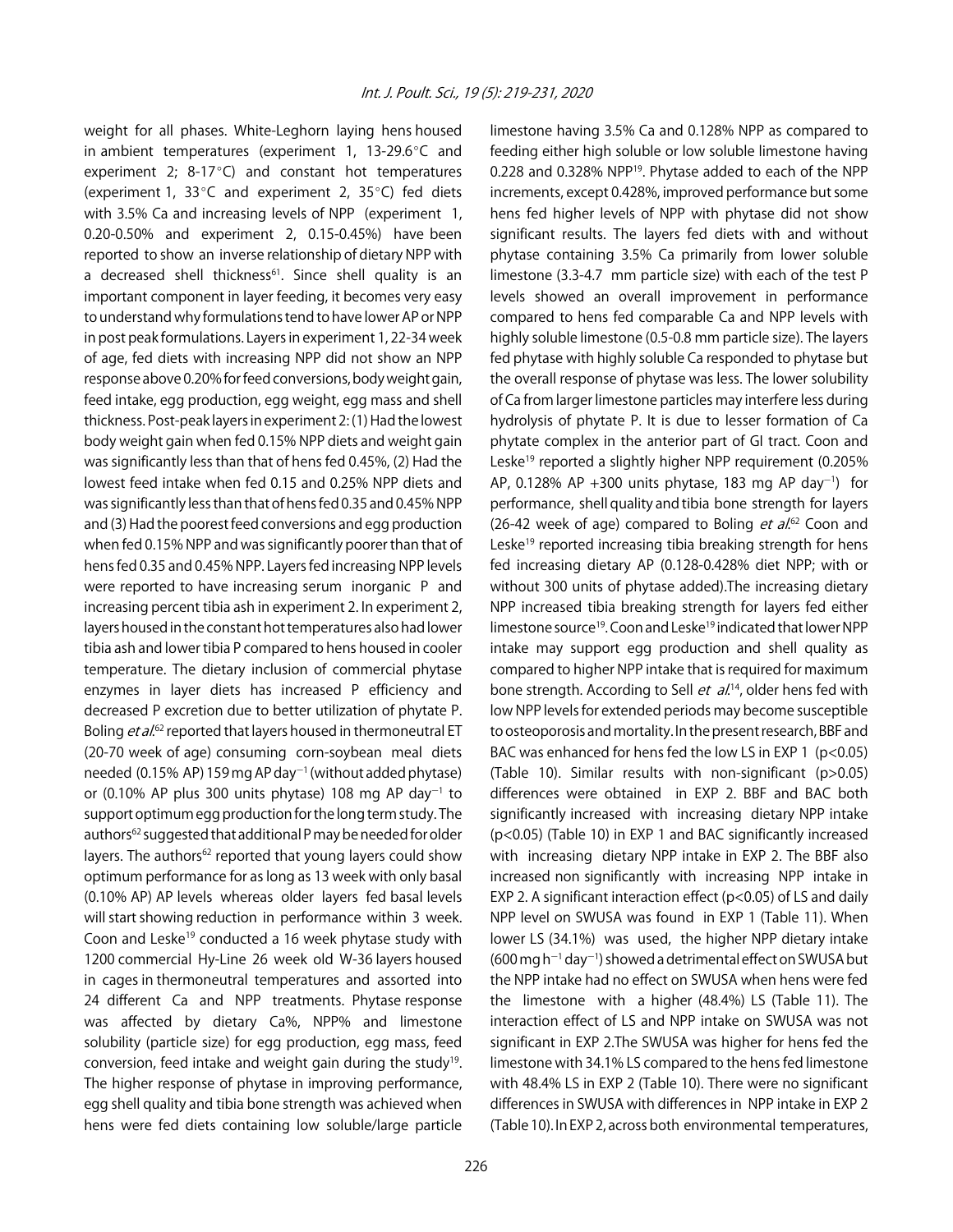#### Int. J. Poult. Sci., 19 (5): 219-231, 2020

|                                       | BBF (kg)                 |                  | $BAC$ (mg/cm <sup>3</sup> ) | SWUSA                    |                                           |
|---------------------------------------|--------------------------|------------------|-----------------------------|--------------------------|-------------------------------------------|
|                                       | EXP <sub>1</sub>         | EXP <sub>2</sub> | EXP <sub>1</sub>            | EXP <sub>2</sub>         | (mg/cm <sup>2</sup> )<br>EXP <sub>2</sub> |
| Limestone solubility (%)              |                          |                  |                             |                          |                                           |
| 34.1                                  | 11.6 <sup>a</sup>        | 13.8             | 453.3a                      | 412.1                    | 75.95 <sup>a</sup>                        |
| 48.4                                  | 11.0 <sup>b</sup>        | 13.5             | 423.2 <sup>b</sup>          | 394.1                    | 74.98 <sup>b</sup>                        |
| NPP intake (mg $h^{-1}$ day $^{-1}$ ) |                          |                  |                             |                          |                                           |
| 250                                   |                          | 10.3             |                             | 380.8 <sup>b</sup>       | 75.69                                     |
| 350                                   | $\overline{\phantom{0}}$ | 10.3             | $\overline{\phantom{0}}$    | 404.9 <sup>a b</sup>     | 75.68                                     |
| 450                                   | 11.0 <sup>b</sup>        | 10.9             | 429.1 <sup>b</sup>          | 412.2 <sup>b</sup>       | 75.68                                     |
| 550                                   | $\overline{\phantom{a}}$ | 11.2             | $\overline{\phantom{a}}$    | $414.5^{\circ}$          | 75.61                                     |
| 600                                   | 11.6 <sup>a</sup>        |                  | 447.9 <sup>a</sup>          | $\overline{\phantom{a}}$ |                                           |
| Pooled SE                             |                          |                  |                             |                          | 0.117                                     |

Table 10: The effect of limestone in vitro solubility and dietary non-phytate P (NPP) intake on bone breaking force (BBF), bone ash concentration (BAC) and shell weight per unit surface area (SWUSA) in EXP 1 and EXP 2

a,bMeans within column with different superscripts were significant different ( $p$ <0.05)

Table 11: The effect of in vitro limestone solubility\*dietary non-phytate P intake

| (NPP) on shell weight per unit surface area (SWUSA) (EXP 1) <sup>1</sup> |                                         |                       |  |  |
|--------------------------------------------------------------------------|-----------------------------------------|-----------------------|--|--|
|                                                                          | Dietary NPP                             | SWUSA                 |  |  |
| Limestone solubility (%)                                                 | intake (mg $h^{-1}$ day <sup>-1</sup> ) | (mq/cm <sup>2</sup> ) |  |  |
| 34.1                                                                     | 450                                     | 74.500 <sup>a</sup>   |  |  |
| 34.1                                                                     | 600                                     | 72.700 <sup>b</sup>   |  |  |
| 48.4                                                                     | 450                                     | 73.700ab              |  |  |
| 48.4                                                                     | 600                                     | 73.800ab              |  |  |
| Pooled SE                                                                |                                         | 0.117                 |  |  |

a,bMeans within column with different superscripts were significantly different (p<0.05). 1 The interaction effect of limestone solubility and NPP intake on shell weight per unit surface area was significant (p<0.05)

Table 12: Effect of environmental temperature \*dietary Ca intake on shell weight per unit surface area (SWUSA) (EXP 1)1

| Environmental      | Dietary Ca                             | SWUSA                 |
|--------------------|----------------------------------------|-----------------------|
| temperature $(°C)$ | intake (g $h^{-1}$ day <sup>-1</sup> ) | (mq/cm <sup>2</sup> ) |
| 21.1               | 3.8                                    | 71.200cd              |
| 21.1               | 4.9                                    | 77.500 <sup>a</sup>   |
| 21.1               | 6.0                                    | 76.800 <sup>ab</sup>  |
| 26.6               | 3.8                                    | 70.400 <sup>d</sup>   |
| 26.6               | 4.9                                    | 74.200 <sup>b</sup>   |
| 26.6               | 6.0                                    | 74.500 <sup>b</sup>   |
| 32.2               | 3.8                                    | 72.500°               |
| 32.2               | 4.9                                    | 72.900bc              |
| 32.2               | 6.0                                    | 73.500bc              |
| <b>SEM</b>         |                                        | 0.674                 |

a,b,c,dMeans within column with different superscripts were significantly different (p<0.05). 1 The interaction effect of limestone solubility and NPP intake on shell weight per unit surface area was significant (p<0.05)

the layers needed a minimum intake of 350 mg NPP h $^{\rm -1}$  day $^{\rm -1}$ (AI = 353 mg at 21.1 $^{\circ}$ C and 401 mg at the cycled hot temperature) (Table 6) for maximum BBF and BAC (Table 10). The present results indicate that a higher NPP intake is required for maintaining bone status compared to NPP intake required for supporting shell quality. The increased bone strength response for layers fed increasing dietary NPP would be expected because of the substantial amount of P incorporated into bone. Increasing the NPP intake in EXP 2 (across both environmental temperatures) did not increase or decrease SWUSA and shell quality (Table 10).

The highest SWUSA in EXP 1 was produced for hens fed with 4.9 g Ca dietary intake (4.4 g AI ) and housed at  $21.1^{\circ}$ C (Table 5) and 6.0 g Ca dietary intake (5.4 g AI) (Table 5) was needed for highest SWUSA for hens housed at 26.6 and 32.2 °C ET (Table 12). However, no significant differences were found between 4.9 and 6.0 g Ca intake groups when compared within each of the temperature groups (Table 12). The effect of LS on SWUSA was different with ET (p<0.05) as previously discussed for both EXP 1 (Table 8) and EXP 2 (Table 9). In EXP 1, low LS showed a beneficial effect on SWUSA when the limestone was fed to hens housed at  $21.1^{\circ}$ C but not at 26.6 and 32.2 $\degree$ C (Table 8). A similar effect was also observed in Exp 2 (Table 9). The best egg shell quality (SWUSA) for layers housed at  $26.6^{\circ}$ C ET was obtained when layers were fed 6.0 g Ca h $^{-1}$  day $^{-1}$  with lower LS (34.1% solubility) (Table 13). The best egg shell quality (SWUSA) for hens housed at  $32.2^{\circ}$ C was obtained by feeding 6 g Ca h $^{-1}$  day $^{-1}$  using the limestone with the highest LS (48.4% solubility) (Table 13).The limestone with the lowest LS (34.1% solubility) provides advantages for egg shell quality for layers housed at 21.1 and 26.6°C whereas layers housed at  $32.2^{\circ}$ C produced poorer egg shell quality when fed the limestone with lowest LS (34.1% solubility). The layers housed at 32.2 $^{\circ}$ C produced the best egg shell when fed the limestone with the highest LS (48.4% solubility). The inability to improve egg shell quality for layers housed in hot ET by feeding a lower soluble/large particle limestone is probably related to decreased Ca transport in the intestine and respiratory alkalosis lowering blood  $CO<sub>2</sub>$ , HCO<sub>3</sub> and ionizable Ca<sup>2+</sup>. The Ca AI requirement for hens in EXP 1 is 4.2 g  $h^{-1}$  day<sup>-1</sup> for optimum shell quality which supports the idea that older hens require a higher Ca intake than  $3.75$  g h<sup>-1</sup> day<sup>-1 39,40</sup>.

It is generally accepted that shell quality decreases with increasing level of NPP<sup>46,47</sup>. In EXP 1, the detrimental effect of increasing NPP dietary level on SWUSA was observed only for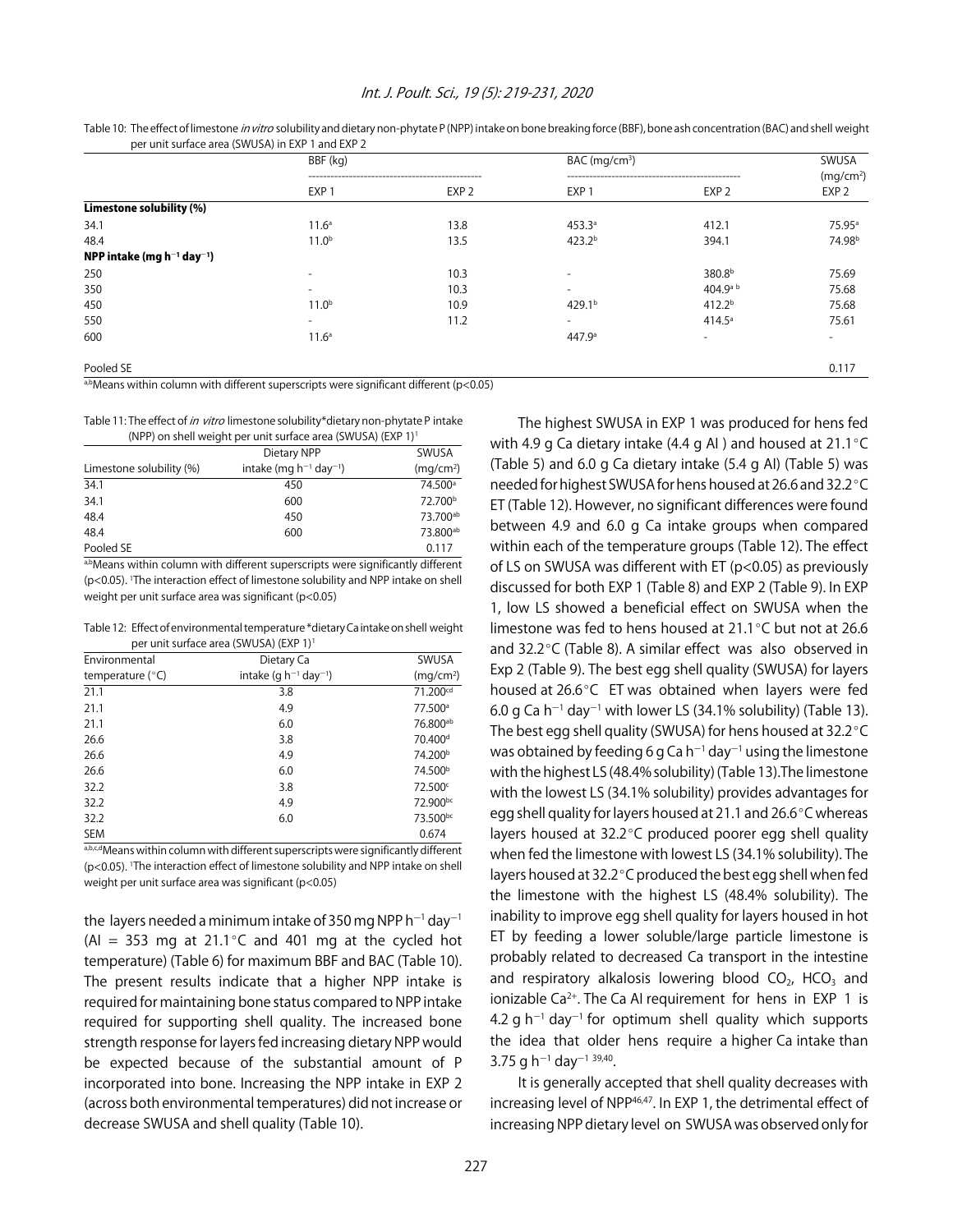Table 13: The effect of environmental temperature \*limestone in vitro solubility\* dietary Ca intake on shell weight per unit surface area (SWUSA) (EXP 1)1

|                  | Limestone      | Dietary Ca                             | SWUSA                 |
|------------------|----------------|----------------------------------------|-----------------------|
| Temperature (°C) | solubility (%) | intake (q $h^{-1}$ day <sup>-1</sup> ) | (mq/cm <sup>2</sup> ) |
| 21.1             | 34.1           | 3.8                                    | 72.100                |
| 21.1             | 34.1           | 4.9                                    | 78.400                |
| 21.1             | 34.1           | 6.0                                    | 78.400                |
| 21.1             | 48.4           | 3.8                                    | 70.300                |
| 21.1             | 48.4           | 4.9                                    | 76.600                |
| 21.1             | 48.4           | 6.0                                    | 75.000                |
| 26.6             | 34.1           | 3.8                                    | 70.600                |
| 26.6             | 34.1           | 4.9                                    | 74.100                |
| 26.6             | 34.1           | 6.0                                    | 76.300                |
| 26.6             | 48.4           | 3.8                                    | 70.300                |
| 26.6             | 48.4           | 4.9                                    | 74.400                |
| 26.6             | 48.4           | 6.0                                    | 72.800                |
| 32.2             | 34.1           | 3.8                                    | 72.900                |
| 32.2             | 34.1           | 4.9                                    | 73.200                |
| 32.2             | 34.1           | 6.0                                    | 70.200                |
| 32.2             | 48.4           | 3.8                                    | 70.000                |
| 32.2             | 48.4           | 4.9                                    | 72.500                |
| 32.2             | 48.4           | 6.0                                    | 76.400                |
| Pooled SE        |                |                                        | 0.222                 |

1 The interaction effect of environmental temperature \*limestone solubility\* dietary Ca intake on shell weight per unit surface area (SWUSA) was significant  $(p<0.01)$ 

Table 14: The effect of environmental temperature \*Ca intake\* non-phytate P (NPP) intake on SWUSA (EXP 1)

| Environmental      | Dietary Ca                             | Dietary NPP                             | SWUSA                 |
|--------------------|----------------------------------------|-----------------------------------------|-----------------------|
| temperature $(°C)$ | intake (g $h^{-1}$ day <sup>-1</sup> ) | intake (mg $h^{-1}$ day <sup>-1</sup> ) | (mq/cm <sup>2</sup> ) |
| 21.1               | 3.8                                    | 450                                     | 71.600bc              |
| 21.1               | 3.8                                    | 600                                     | 70.900bc              |
| 21.1               | 4.9                                    | 450                                     | 78.700 <sup>a</sup>   |
| 21.1               | 4.9                                    | 600                                     | 75.900ab              |
| 21.1               | 6.0                                    | 450                                     | 78.000 <sup>a</sup>   |
| 21.1               | 6.0                                    | 600                                     | 75.400 <sup>ab</sup>  |
| 26.6               | 3.8                                    | 450                                     | 71.000bc              |
| 26.6               | 3.8                                    | 600                                     | 69.800c               |
| 26.6               | 4.9                                    | 450                                     | 75.100 <sup>ab</sup>  |
| 26.6               | 4.9                                    | 600                                     | 73.200 <sup>b</sup>   |
| 26.6               | 6.0                                    | 450                                     | 73.700 <sup>b</sup>   |
| 26.6               | 6.0                                    | 600                                     | 75.300ab              |
| 32.2               | 3.8                                    | 450                                     | 71.800bc              |
| 32.2               | 3.8                                    | 600                                     | 73.100bc              |
| 32.2               | 4.9                                    | 450                                     | 72.800bc              |
| 32.2               | 4.9                                    | 600                                     | 73.000bc              |
| 32.2               | 6.0                                    | 450                                     | 73.300 <sup>b</sup>   |
| 32.2               | 6.0                                    | 600                                     | 73.400 <sup>b</sup>   |
| <b>SEM</b>         |                                        |                                         | 0.953                 |

a,b,cMeans within column with different superscripts were significantly different (p<0.05). 1 The interaction effect of environmental temperature \* Ca intake \* NPP intake \* shell weight per unit surface area (SWUSA) was significant (p<0.05)

hens housed at  $21.1^{\circ}$ C, not for those housed at 26.6 and 32.2 °C. The NPP effect on SWUSA was also dependent on Ca intake (p<0.05) as observed in EXP 1 (Table 14). In EXP 2, small reductions in SWUSA were observed when NPP level was over 350 mg at 21.1 $\degree$ C, however there was no significant effect of dietary level of NPP on SWUSA for hens housed at either

Table 15: The effect of temperature and dietary non-phytate P (NPP) intake on shell weight per unit surface area (SWUSA) (EXP 2)

| Temperature $(°C)$   | NPP intake (mg $h^{-1}$ day <sup>-1</sup> ) | SWUSA ( $mq/cm2$ ) |
|----------------------|---------------------------------------------|--------------------|
| 21.1                 | 250                                         | 76.62              |
|                      | 350                                         | 76.91              |
|                      | 450                                         | 76.55              |
|                      | 550                                         | 76.56              |
| Cycling <sup>1</sup> | 250                                         | 74.81              |
|                      | 350                                         | 74.44              |
|                      | 450                                         | 74.83              |
|                      | 550                                         | 74.63              |

<sup>1</sup>Cycled between 26.7 and 35.0°C

temperature(Table 15). In EXP 2, the hens received the same level of Ca with each NPP level for  $21.1^{\circ}$ C and hot cycling temperatures, whereas in EXP 1, the hens were fed three levels of Ca with two NPP levels at each temperature.

The NPP and Ca dietary levels had no significant effects on egg production in EXP 1 and 2. Furthermore, the different NPP levels had no significant affect on mortality in the hot ET. In EXP 1, mortalities (0.83, 0.83 and 4.2%) were recorded at 21.1, 26.6 and 32.2 $\degree$ C, respectively and in EXP 2, mortalities (1.3 and 2.1%) were recorded at 21.1 $\degree$ C and the cycling hot temperature. It was previously reported that insufficient dietary level of NPP depresses egg production and increases mortality<sup>10-12</sup>. The same effects were not observed in the present study. The duration of the experiments in the present study may not have been long enough to reproduce those effects if the body reserve of P was not depleted.

The body weights and weight gain were not significantly affected by Ca, NPP dietary levels and ET, although smaller weight gain was found for hens housed at 32.2°C compared with those housed at 21.1 and 26.6 $\degree$ C in EXP 1 (data not shown).

# **CONCLUSION**

Egg production decreased for commercial layers when ET was increased (32 $\degree$ C) compared to layers housed at 21.1 or 26.6 $\degree$ C. Egg production also decreased for layers housed in a more natural cycling ET (26.7 and  $35.0^{\circ}$ C) compared to a constant ET (21.1 $^{\circ}$ C). The hot environmental temperatures reduced feed intake of the layers causing a reduction in egg number and egg weight. Egg shell quality decreased for the commercial White-Leghorn laying hen in both environmental nutrition studies as the temperature increased. Feeding older layers a diet containing large particle limestone with lower LS (34.1% in vitro solubility) improved egg shell quality for hens housed in thermoneutral ET (21.1 $^{\circ}$ C). Feeding older layers a diet containing large particle limestone with lower LS (34.1% in vitro solubility) did not improve egg shell quality for hens housed at higher ET (constant or cycling).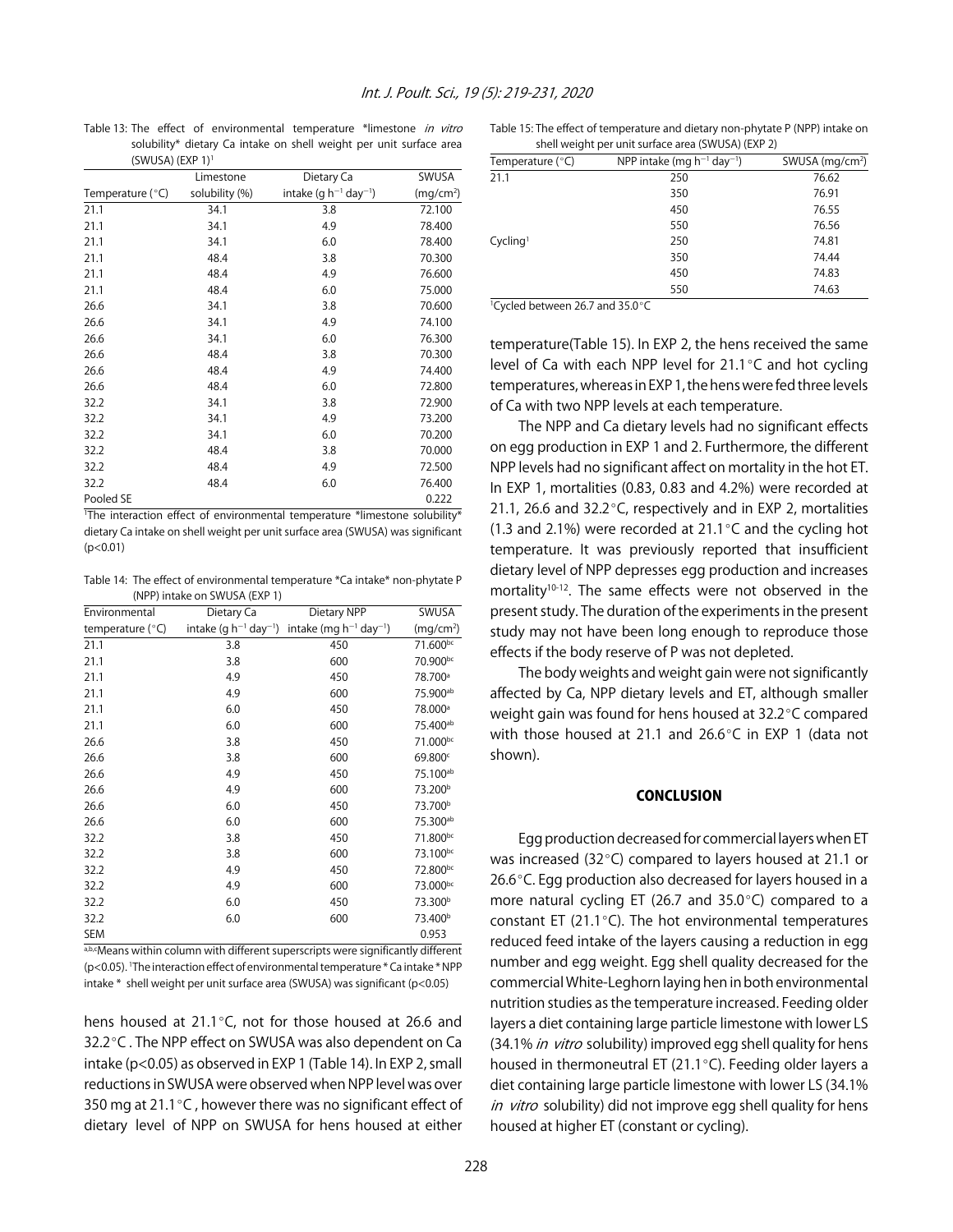Daily NPP intake of 245 and 353 mg h<sup>-1</sup> day<sup>-1</sup> supported optimum egg production and bone status at  $21.1^{\circ}$ C, respectively. Layers housed in hot ET ( $>30^{\circ}$ C constant or 24 h mean cycling ET) may require 50 mg higher NPP intake h $^{-1}$  day $^{-1}$  to replace daily P loss due to mineral loss from endogenous depletion in hot ET compared with hens housed in cooler ET (21.1 $^{\circ}$ C). Present research indicates that higher NPP may be required for bone status compared to egg production, especially in older hens. A minimum daily Ca intake (4.2 g) for both shell quality and bone status was needed for older hens ( $\geq$ 48 week).

Research is needed on the physiological changes for laying hens housed in hot ET, especially those closely related with Ca and P utilization (for instance the pattern of HCl secretion of stomach, retention time of feed in the digestive tract, Ca and P mobilization from bone, P loss in urine) following mobilization from bone and impact on pH and buffering capacity. Also, additional research is needed to better understand in vivo limestone solubility when feeding different limestone particle sizes for layers housed in hot ET.

# ACKNOWLEDGMENT

The authors are indebted to ILC Resources, Des Moines, Iowa for partial financial support of the research and for providing limestone for the study. The authors are also indebted to discussions with Dr. Richard Miles (Emeritus University of Florida) regarding laying hen daily utilization of Ca and P in hot ET.

# **REFERENCES**

- 1. Keshavarz, K. and S. Nakajima, 1993. Re-evaluation of calcium and phosphorus requirements of laying hens for optimum performance and eggshell quality. Poult. Sci., 72: 144-153.
- 2. National Research Council, 1984. Nutrient Requirements of Poultry. 8th Rev. Edn., Washington, DC: The National Academies Press, United States, Pages: 80.
- 3. NRC., 1994. Nutritional Requirements of Poultry. 9th Edn., National Academy Science, Washington DC., USA.
- 4. Scheideler, S.E., 1994. Review of the basics of Ca and phosphorus nutrition in the laying hen. Proceedings of the Midwest Poultry Convention Egg Production Workshop, (MPCEP'94), Minnesota, USA.
- 5. Rostagno, H.S., L.F.T. Albino, M.I. Hannas, J.L. Donzele and N.K. Sakomuraet al., 2017. Brazilian Tables for Poultry and Swine. Feedstuff Composition and Nutritional Requirements. 4th Edn., Universidade Federal de Viçosa, Viçosa, Brazil.
- 6. FEDNA., 2018. Nutritional Needs of Poultry. In: FEDNA Standards, 2nd Edn., Santoma, G. and G.G. Mateos (Eds.)., Madrid, Spain.
- 7. Rodriguez, M., W.J. Owings and J.L. Sell, 1984. Influence of phase feeding available phosphorus on egg production characteristics, carcass phosphorus content and serum inorganic phosphorus levels of three commercial layer strains. Poult. Sci., 63: 1553-1562.
- 8. Scheideler, S.E. and J.L. Sell, 1986. Effects of calcium and phase-feeding phosphorus on production traits and phosphorus retention in two strains of laying hens. Poult. Sci., 65: 2110-2119.
- 9. Said, N.W. and T.W. Sullivan, 1985. A comparison of continuous and phased levels of dietary phosphorus for commercial laying hens. Poult. Sci., 64: 1763-1771.
- 10. Singsen, E.P., A.H. Spandorf, L.D. Matterson, J.A. Serafin, J.J. Tlustohowicz, 1962. Phosphorus in the nutrition of the adult hen: 1. Minimum phosphorus requirements. Poult. Sci., 41: 1401-1414.
- 11. Singsen, E.P., L.D. Matterson, J.J. Tlustohowicz and W.J. Pudelkiewicz, 1969. Phosphorus in the nutrition of the adult hen: 2. The relative availability of phosphorus from several sources for caged layers. Poult. Sci., 48: 387-393.
- 12. Harms, R.H., B.L. Damron and R.D. Miles, 1977. Phosphorus and laying hen nutrition. Part II: Inadequate phosphorus levels result in increased mortality and decreased egg production. Feedstuffs, 49: 33-34.
- 13. Mikaelian, K.S. and J.L. Sell, 1981. Performance of laying hens fed various phosphorus levels continuously or phase fed decremental phosphorus levels. Poult. Sci., 60: 1916-1924.
- 14. Sell, J.L., S.E. Scheideler and B.E. Rahn, 1987. Influence of different phosphorus phase-feeding programs and dietary calcium level on performance and body phosphorus of laying hens. Poult. Sci., 66: 1524-1530.
- 15. Garlich, J.D., 1979. The phosphorus requirements of laying hens. Proceedings of Georgia Nutrition Conference, (GNC'79), Atlanta, GA., 104-114.
- 16. Charles, O.W., S. Duke and B. Reddy, 1978. Effect of phosphorus source and level on laying hen performance under varying temperature conditions. Georgia Nutr. Conf., 77: 74-87.
- 17. Belay, T., C.J. Wiernusz and R.G. Teeter, 1992. Mineral balance and urinary and fecal mineral excretion profile of broilers housed in thermoneutral and heat-distressed environments. Poult. Sci., 71: 1043-1047.
- 18. Cheng, T.K., R.L. Jevne and C.N. Coon, 1991. Calcium nutrition studies with layers. Proceedings of the 52nd Minnesota Nutrition Conference, September 16-18, 1991, Bloomington, MN., pp: 272-285.
- 19. Coon, C. and K. Leske, 1999. The effect of soluble calcium levels, nonphytate phosphorus levels and Natuphos phytase on laying hen performance. Proceedings of BASF Technical Symposium, Use of Natuphos Phytase in Layer Nutrition and Management, Atlanta, GA., (NPLNM'99), BASF Corporation, Mt. Olive, New Jersey, pp: 62-77.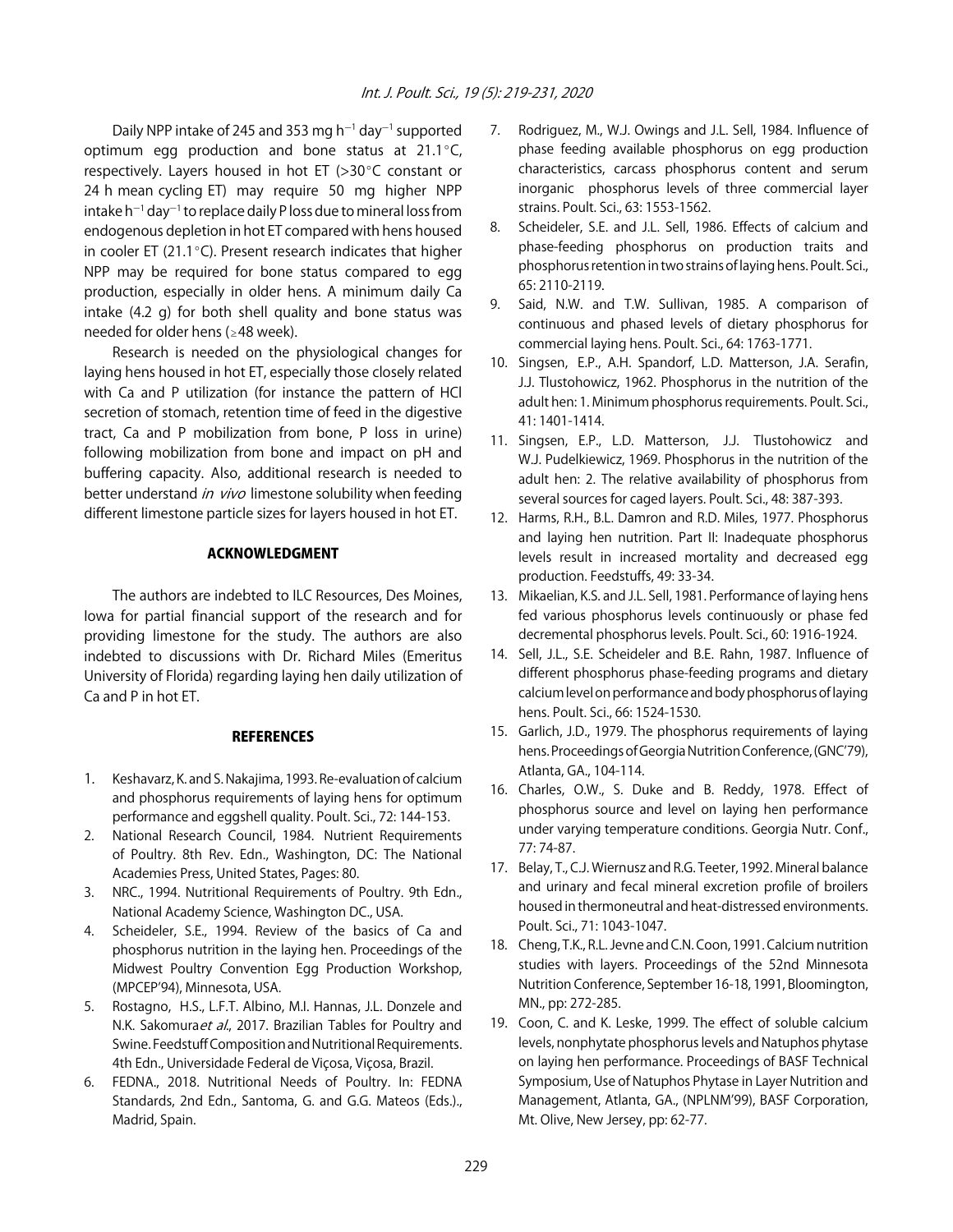- 20. Coon, C., R. Ekmay and M. Manangi, 2011. Faecal, urinary and circulatory phosphorus flow in poultry. University of Minnesota. Minnesota Extension Service. Retrieved from the University of Minnesota Digital Conservancy, http://hdl handle.net/11299/204276.
- 21. Ekmay, R.D. and C.N. Coon, 2011. An examination of the P requirements of broiler breeders for performance, progeny quality and P balance 2. Ca particle size. Int. J. Poult. Sci., 10: 760-765.
- 22. Cheng, T.K. and C.N. Coon, 1990. Comparison of various in vitro methods for the determination of limestone solubility. Poult. Sci., 69: 2204-2208.
- 23. Zhang, B.F. and C.N. Coon, 1997. Improved in vitro methods for determining limestone and oyster shell solubility. J. Applied Poult. Res., 6: 94-99.
- 24. Cheng, T.K. and C.N. Coon, 1990. Effect of calcium source, particle size, limestone solubility in vitro and calcium intake level on layer bone status and performance. Poult. Sci., 69: 2214-2219.
- 25. Paganelli, C.V., A. Olszowka and A. Ar, 1974. The avian egg: Surface area, volume and density. Condor, 76: 319-325.
- 26. AOAC., 1990. Official Methods of Analysis: Association of Analytical Chemistry. 5th Edn., AOAC Inc., Washington, DC, USA.
- 27. Zhang, B. and C.N. Coon, 1997. The relationship of various tibia bone measurements in hens. Poult. Sci., 76: 1698-1701.
- 28. SAS., 2012. SAS User's Guide Statistics, Version 9.3. SAS Institute Inc., Cary, NC., USA.
- 29. De Andrade, A.N., J.C. Rogler and W.R. Featherston, 1976. Influence of constant elevated temperature and diet on egg production and shell quality. Poult. Sci., 55: 685-693.
- 30. Marsden, A. and T.R. Morris, 1987. Quantitative review of the effects of environmental temperature on food intake, egg output and energy balance in laying pullets. Br. Poult. Sci., 28: 693-704.
- 31. Oguntunji, A.O. and O.M. Alabi, 2010. Influence of high environmental temperature on egg production and shell quality: A review. World's Poult. Sci. J., 66: 739-750.
- 32. Payne, C.G., 1966. Practical aspects of environmental temperature for laying hens. World's Poult. Sci. J., 22: 126-139.
- 33. De Andrade, A.N., J.C. Rogler, W.R. Featherston and C.W. Alliston, 1977. Interrelationships between diet and elevated temperatures (Cyclic and Constant) on egg production and shell quality. Poult. Sci., 56: 1178-1188.
- 34. Vohra, P., W.O. Wilson and T.D. Siopes, 1979. Egg production, feed consumption and maintenance energy requirements of leghorn hens as influenced by dietary energy at temperatures of 15.6 and 26.7 C. Poult. Sci., 58: 674-680.
- 35. Tanor, M.A., S. Leeson and J.D. Summers, 1984. Effect of heat stress and diet composition on performance of white leghorn hens. Poult. Sci., 63: 304-310.
- 36. Alfredo, P. and C. Craig, 1991. Effect of temperature and dietary energy on layer performance. Poult. Sci., 70: 126-138.
- 37. Peguri, A. and C. Coon, 1993. Effect of feather coverage and temperature on layer performance. Poul. Sci., 72: 1318-1329.
- 38. Zollitsch, W., Z. Cao, A. Peguri, B. Zhang, T. Cheng and C. Coon, 1996. Nutrient requirements of laying hens. Proceedings of the International Symposium on Nutritional Requirements of Poultry and Swine, (ISNRPS'96), Departamento de Zootecnia, Vicosa-MG-Brasil, pp: 109-159.
- 39. Miller, P.C. and M.L. Sunde, 1975. The effects of precise constant and cyclic environments on shell quality and other lay performance factors with Leghorn pullets. Poult. Sci., 54: 36-46.
- 40. Wolfenson, D., Y.F. Feri, N. Snapir and A. Berman, 1979. Effect of diurnal or nocturnal heat stress on egg formation. Br. Poult. Sci., 20: 167-174.
- 41. Cufadar, Y., O. Olgun and A.O. Yildiz, 2011. The effect of dietary calcium concentration and particle size on performance, eggshell quality, bone mechanical properties and tibia mineral contents in moulted laying hens. Br. Poult. Sci., 52: 761-768.
- 42. Skrivan, M., M. Marounek, I. Bubancova and M. Podsednicek, 2010. Influence of limestone particle size on performance and egg quality in laying hens aged 24-36 weeks and 56-68 weeks. Anim. Feed Sci. Technol., 158: 110-114.
- 43. Pelicia, K., E. Garcia, C. Mori, A.B.G. Faitarone and A.P. Silva et al., 2009. Calcium levels and limestone particle size in the diet of commercial layers at the end of the first production cycle. Revista Brasileira de Ciencia Avicola, 11: 87-94.
- 44. Zhang, B. and C.N. Coon, 1992. Nutrition Institute on Minerals. Chapter 7. Practical Applications. National Feed Ingredient Association, Chicago, IL.
- 45. Zhang, B., J.V. Caldas and C.N. Coon, 2017. Effect of dietary calcium intake and limestone solubility on egg shell quality and bone parameters for aged laying hens. Int. J. Poult. Sci., 16: 132-138.
- 46. Zhang, B., J. Weil, A.B. Guerra, P. Maharjan, K. Hilton, N. Suesuttajit and C.N. Coon, 2019. The effect of feeding various limestone particle sizes, limestone solubility and calcium intake on bone status and shell quality of a commercial white layer strain from 18-65 weeks of age. Int. J. Poult. Sci., 18: 372-378.
- 47. Cheng, T.K. and C.N. Coon, 1990. Sensitivity of various bone parameters of laying hens to different daily calcium intakes. Poult. Sci., 69: 2209-2213.
- 48. Scott, M.L., S.J. Hull and P.A. Mullenhoff, 1971. The calcium requirements of laying hens and effects of dietary oyster shell upon egg shell quality. Poult. Sci., 50: 1055-1063.
- 49. Brister, Jr. R.D., S.S. Linton and C.R. Creger, 1981. Effects of dietary calcium sources and particle size on laying hen performance. Poult. Sci., 60: 2648-2654.